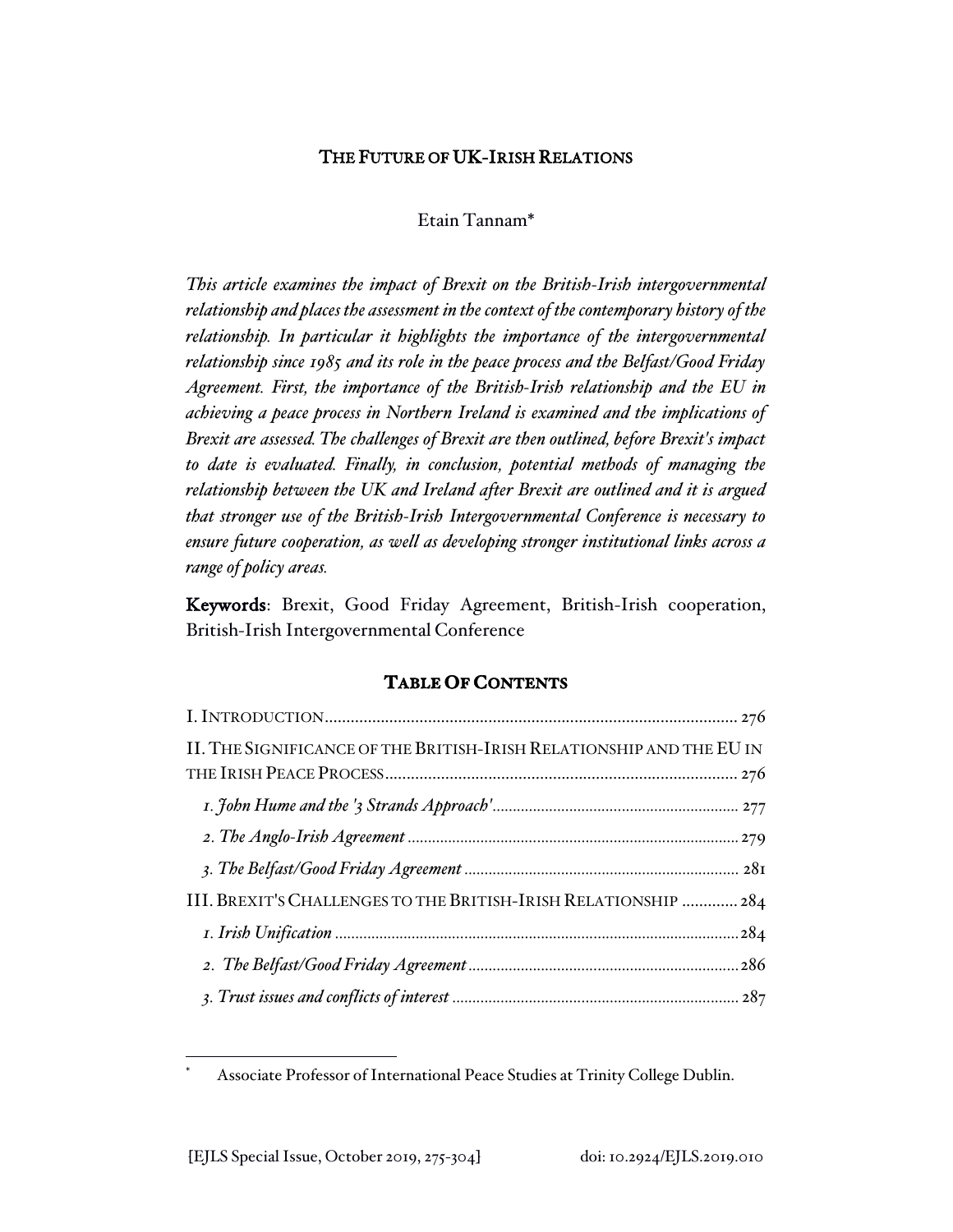| IV. BREXIT AND THE BRITISH-IRISH RELATIONSHIP, 2016-2019 289 |  |
|--------------------------------------------------------------|--|
| V. THE FUTURE OF THE BRITISH-IRISH RELATIONSHIP  295         |  |
|                                                              |  |

# I. INTRODUCTION

The outcome of Brexit was always going to be a challenge to British-Irish relations, but few would have expected the perfect storm of events that ensued: a weak UK government, a confidence-and-supply arrangement between the British Conservative Party and the Northern Ireland Democratic Unionist Party (DUP), the death of Martin McGuinness, one of the original signatories and negotiators of the Good Friday Agreement, and a collapsed Northern Ireland Executive. The period from June 2016 to March 2019 created great stress in the British-Irish relationship. In this article the importance of the British-Irish relationship and the EU in achieving the peace process in Northern Ireland from 1990 to 1998 is examined and the implications of Brexit are assessed. In Section III, the challenges of Brexit are analysed and, in Section IV, Brexit's impact from June 2016 to March 2019 is evaluated. Finally, in conclusion, potential methods of managing the relationship after Brexit are outlined. In assessing levels of cooperation, the focus is on the rhetoric from both governments.

# II. THE SIGNIFICANCE OF THE BRITISH-IRISH RELATIONSHIP AND THE EU IN THE IRISH PEACE PROCESS

British-Irish cooperation was central to the success of the peace process in Northern Ireland and the signing of the Belfast/Good Friday Agreement on 10 April 1998.<sup>1</sup> The two parties had many conflicts of interest about the best means of achieving peace from the 1960s to the 1980s, but from the mid-1980s a process of cooperation developed.<sup>2</sup> The '3 strands approach' to

<sup>1</sup> David Mitchell, Etain Tannam and Sarah Wallace, '20 Years of the Good Friday Agreement: Political Dimensions' (2008) Irish Political Studies 283 – 310.

<sup>2</sup> Etain Tannam, *Cross-Border Cooperation in Ireland and Northern Ireland* (Basingstoke Palgrave 1999).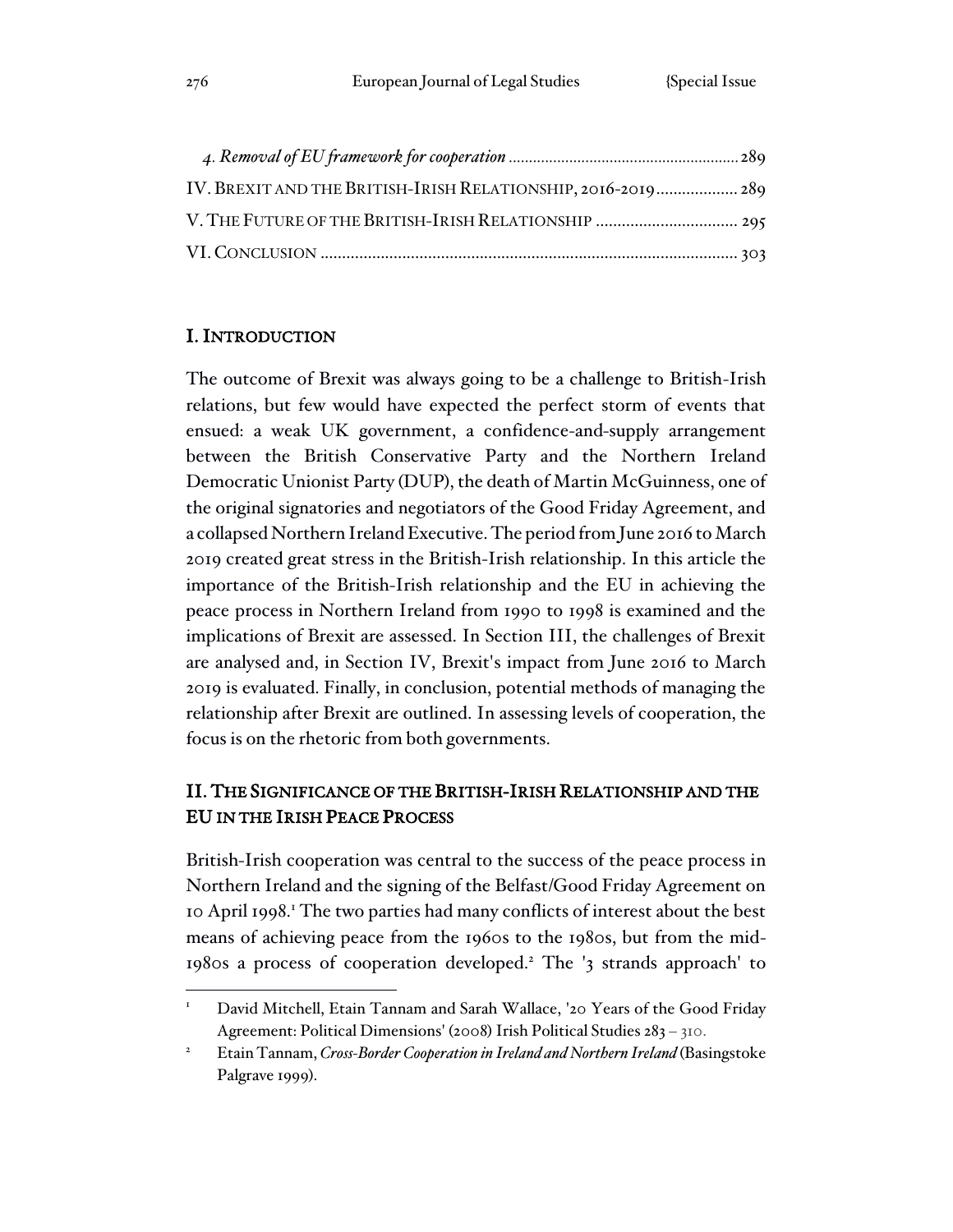conflict resolution became central to the peace process, in the context also of EU membership. UK and Irish membership of the EU from 1973 was regarded by many observers as a factor in increasing British-Irish cooperation; as O'Brennan notes, before 1973, no British Prime Minister had visited Ireland since 1921.<sup>3</sup>

#### *1. John Hume and the '3 Strands Approach'*

Cooperation did not evolve spontaneously, but reflected the strategy of John Hume, former leader of the Social Democratic Labour Party (SDLP), and his influence on Irish policy-making. Hume's '3 strands approach'<sup>4</sup> was based on the argument that the conflict in Northern Ireland was an identity conflict between nationalists, on the one hand, whose democratic rights were not protected in a unionist regime, and unionists, on the other, who feared that they were under threat from irredentist Irish governments and nationalists. The '3 strands approach' was based on the argument that the key to resolving the conflict was to reassure both communities that their rights were protected and the key to achieving such reassurance was through ensuring that three sets of relations – or strands – were cooperative: 1) relations between communities in Northern Ireland; 2) cross-border relations on the island of Ireland; and 3) relations between British and Irish governments.

Strand 1 aimed to create democratic, legitimate institutions in Northern Ireland that represented both nationalists and unionists and would respect their rights. Strand 2 would develop institutions to encourage cross-border economic cooperation to maximise economic potential, but also bring about greater social communication and cooperation. Strand 3 was important because the UK and Ireland were kinship states. In other words nationalists looked to the Irish government for protection, but that protection had not been forthcoming up until the outbreak of the conflict. The unionists thus looked to the UK government for protection. By ensuring both communities

<sup>3</sup> John O'Brennan, 'Requiem for a Shared Independent Past: Brexit and the deterioration of in UK-Irish Relations' (2019) 5 Capital and Class 1-15.

<sup>4</sup> 'Hume says new structures are needed and endorses three-strand approach', *Irish Times* (August 18 1997) <https://www.irishtimes.com/news/hume-says-newstructures-are-needed-and-endorses-three-strand-approach-1> accessed 1 October 2019.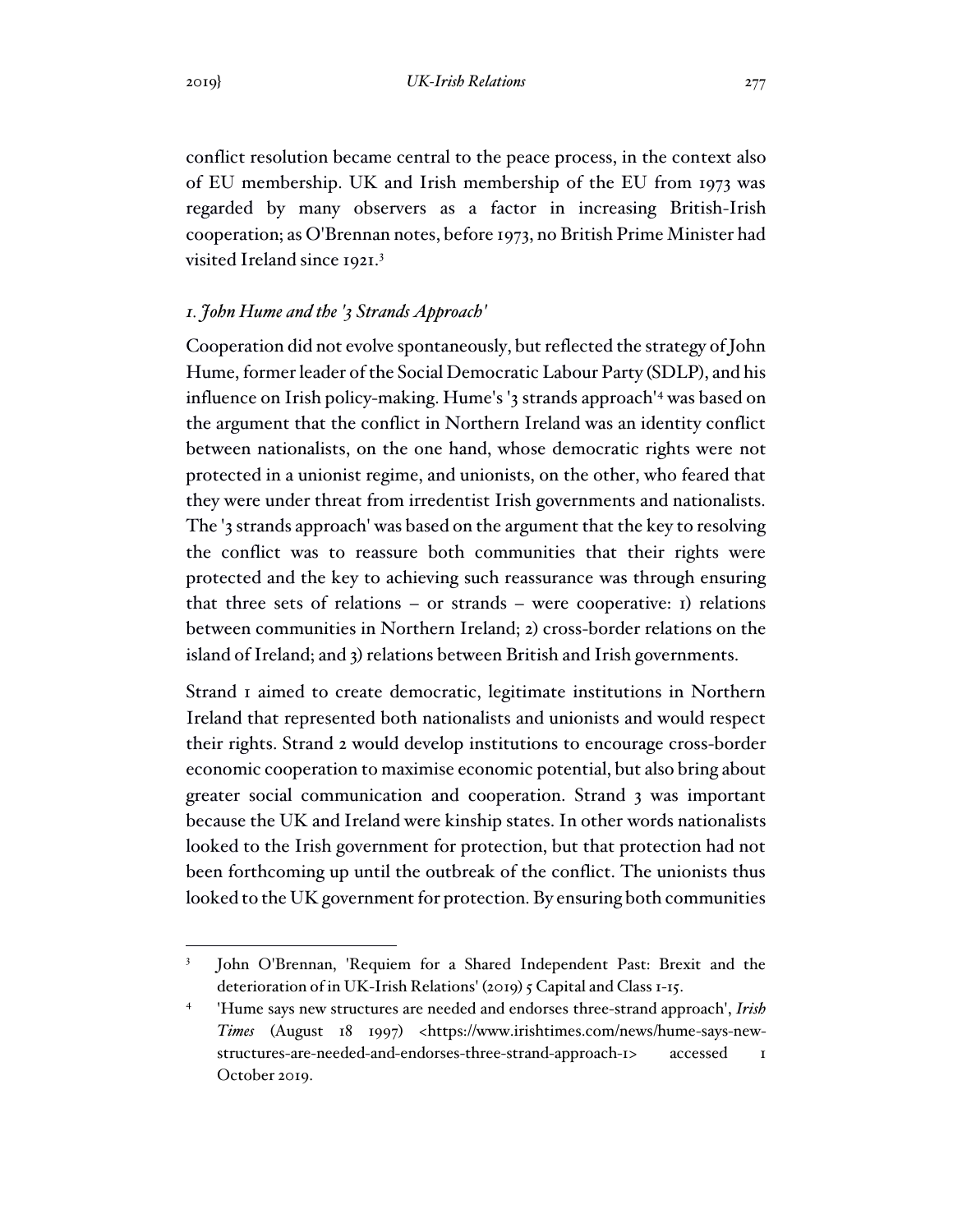felt protected their members would be less likely to resort to violence. These strands became integral to the Good Friday Agreement.

In short, conflict resolution in Northern Ireland rested on the totality of the relationship between Ireland, Northern Ireland and Britain. Hume's emphasis on two identities co-existing and on the ability to aspire to be a united Ireland, yet also accept the legitimacy of being in the UK state, was based on his appreciation of the EU as a successful experiment of post-war cooperation. Repeatedly he cited the example of the Franco-German reconciliation, stating that if France and Germany could cooperate after World War II and centuries of hostility, then so too could nationalists and unionists in Northern Ireland. The EU framework of cooperation was vital to identify common economic interests and build trust on that basis within that institutional framework.

In 1984, despite the UK government's misgivings, the European Parliament issued a report, known as the Haagerup Report, that defined the conflict in Northern Ireland as an 'identity conflict', thus echoing the Irish government and John Hume's approach.<sup>5</sup> It was an historic event in that it was the first time the EU became involved in the Northern Ireland conflict. Although it is difficult to provide evidence of the EU's causal role in British-Irish cooperation, or in the peace process itself, $6$  the former's involvement and approach legitimised the Irish government and Hume's idea, making it more difficult for opponents to undermine it.

The identity approach, combined with the conception of Northern Ireland as an example of a failure of majoritarian democracy, contributed to an emphasis on institutionalising the Irish dimension and on British-Irish cooperation as a way to resolve the conflict. By enshrining institutionally an Irish role in policy towards Northern Ireland, nationalists would feel protected; and by ensuring any Irish role was in conjunction with the UK's role, unionists would feel protected. Cross-border cooperation would also reassure both communities about the merits of economic cooperation and increase networking, so that trust increased between nationalists and

<sup>5</sup> Katy Hayward, 'Reiterating National Identities: The European Union Conception of Conflict Resolution in Northern Ireland' (2006) 41(3) Cooperation and Conflict 261-284.

 $^6$  Tannam (n 2).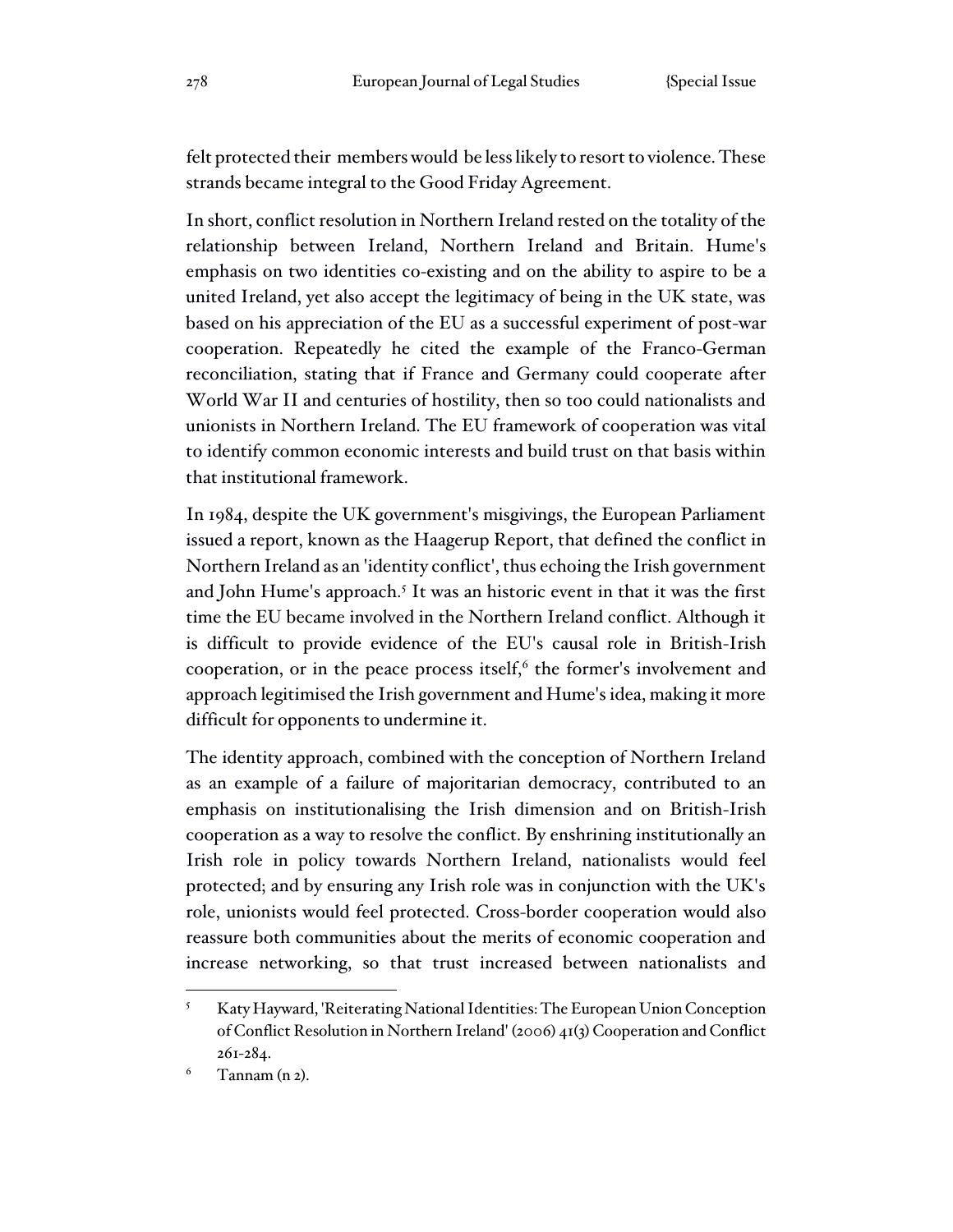unionists. Internally, developing democratic power-sharing institutions in Northern Ireland that represented both communities was central. Strand 3 the British-Irish relationship – was the necessary condition to achieving cooperation in Strands 1 and 2. Without it, the other levels of cooperation would not develop.

The failure of the Sunningdale Agreement in  $1973^7$  in the face of unionist opposition created an awareness that unless both British and Irish government stood firm in a joint approach to Northern Ireland, any efforts to create peace would be thwarted by either Sinn Fein, or the DUP. $8$  Thus, in 1980 Charles Haughey, then Irish Prime Minister, met with his UK counterpart, Margaret Thatcher, to begin a new era of cooperation.

#### *2. The Anglo-Irish Agreement*

Under the 1985 Anglo-Irish Agreement, the Anglo-Irish Conference was established. It was the first time in Northern Irish history that a UK government did not yield to unionist pressure not to engage with the Irish government and that both governments supported each other in following through with the agreement.<sup>9</sup> Thousands of unionists marched against the 1985 Agreement, in protest at the Irish role in the Anglo-Irish Conference. However, the Conservative party, led by Margaret Thatcher, refused to yield to the pressure, with both governments stating that the Agreement, unlike the Sunnnigdale Agreement, had been ratified as an international treaty in the UN and could not be revoked except by mutual consent of both governments. As such, the Agreement remained intact.<sup>10</sup>

<sup>7</sup> The Sunningdale Agreement created a power-sharing executive in Northern Ireland and a Council of Ireland representing the Irish government and Northern Irish devolved government. The Council of Ireland was to have executive powers over key policy areas including policing. Many unionists strongly opposed the Agreement for that reason and the agreement was brought down following a strike by Ulster Workers Council., It was never ratified at the UN, so did not have the status of international treaty.

<sup>8</sup> Brendan O'Leary, 'The Limits to Coercive Consociationalism in Northern Ireland' (1989) 4 Political Studies xxxvii 455-65.

<sup>9</sup> Ibid.

<sup>10</sup> Brendan O'Leary and John McGarry, 'The Politics of Antagonism' (Athlone Press 1996).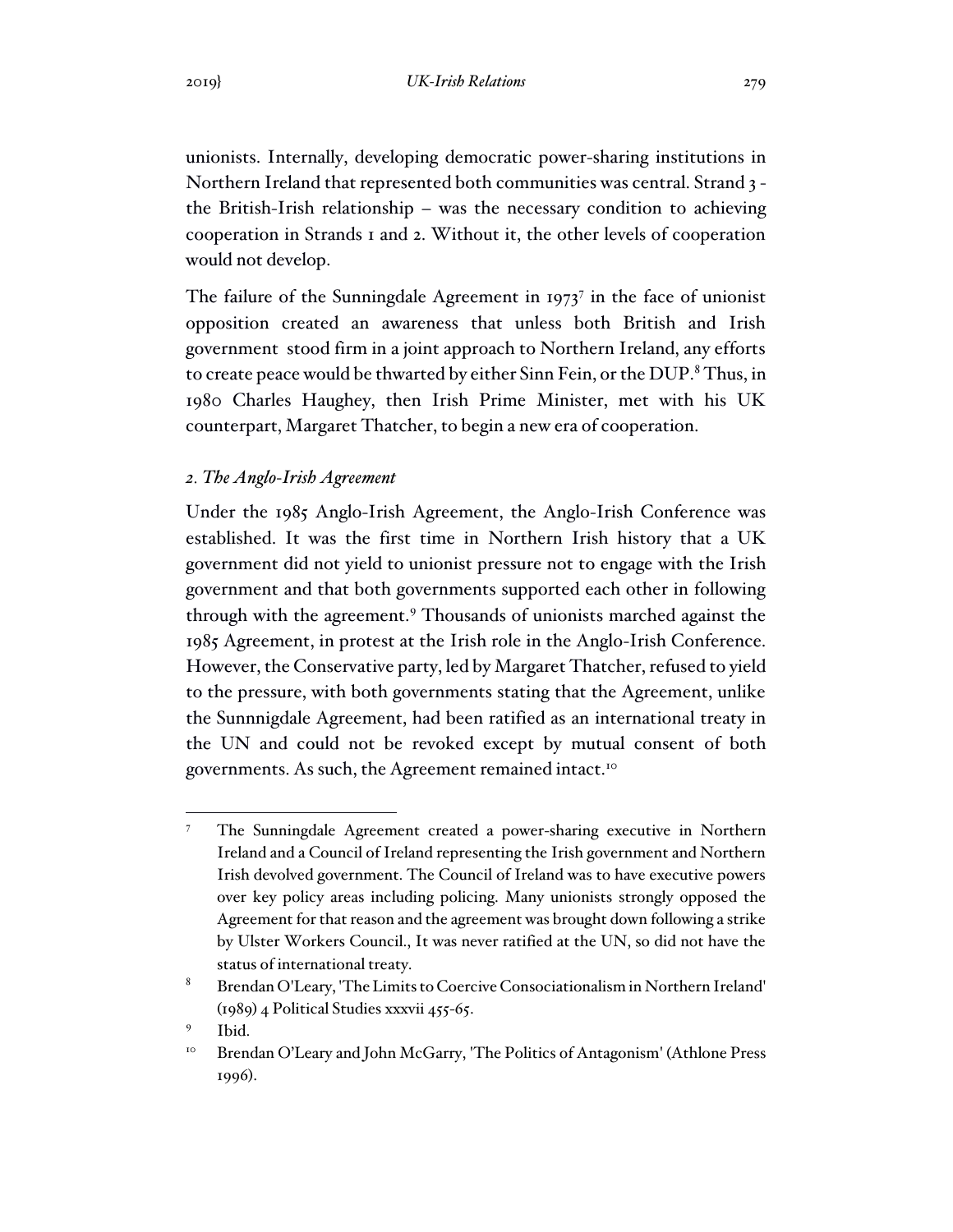The 1985 Agreement comprised seven articles, all of which laid out the role and operation of the Conference, giving the Irish government a consultative role in matters of concern to nationalists. Its areas were listed as political matters, security and related matters, and legal matters, including the administration of justice and the promotion of cross-border cooperation.<sup>11</sup> Under article 3, it was stated that:

The Conference shall meet at Ministerial or official level as required. The business of the Conference will thus receive attention at the highest level. Regular and frequent Ministerial meetings will be held and in particular special meetings shall be convened at the request of either side.<sup>12</sup>

The Anglo-Irish Agreement laid the groundwork for the 1998 Good Friday Agreement, not just in its broad principle of enshrining an Irish role in policy of Northern Ireland, but also in its negotiation process, whereby a joint British-Irish strategy emerged.<sup>13</sup> Anglo-Irish relations emerged as a central part of that cooperation.

From 1985 onwards senior British and Irish civil servants continued to meet regularly and developed an exceptional working and, in some instances, personal relationship.<sup>14</sup> Many civil servants observed how, over time, problem-solving became a joint exercise.<sup>15</sup> Both the conceptualisation of a problem and its solutions emerged organically from both governments and adversarial policy making declined. It was this approach that typified the negotiations that preceded the Good Friday Agreement.

The strategy that emerged from the British-Irish policy process was one coined 'coercive consocationalism'.<sup>16</sup> The aim was to achieve a consociational settlement in Northern Ireland, implying a power-sharing devolved government that protected the nationalist minority by giving all parties a

<sup>&</sup>lt;sup>11</sup> Department of Foreign Affairs and Trade, The Anglo-Irish Agreement (1985) <https://www.dfa.ie/media/dfa/alldfawebsitemedia/ourrolesandpolicies/northerni reland/Anglo-Irish-Agreement-1985.pdf> accessed 1 October 2019, Art 2.

 $12$  Ibid Art 3.

<sup>&</sup>lt;sup>13</sup> O'Leary and McGarry (n 10) 238.

<sup>&</sup>lt;sup>14</sup> Etain Tannam, 'Explaining the Good Friday Agreement: a learning process' (2001) 36(4) Government and Opposition 493-518.

 $15$  Ibid 500.

 $^{16}$  O'Leary (n 8).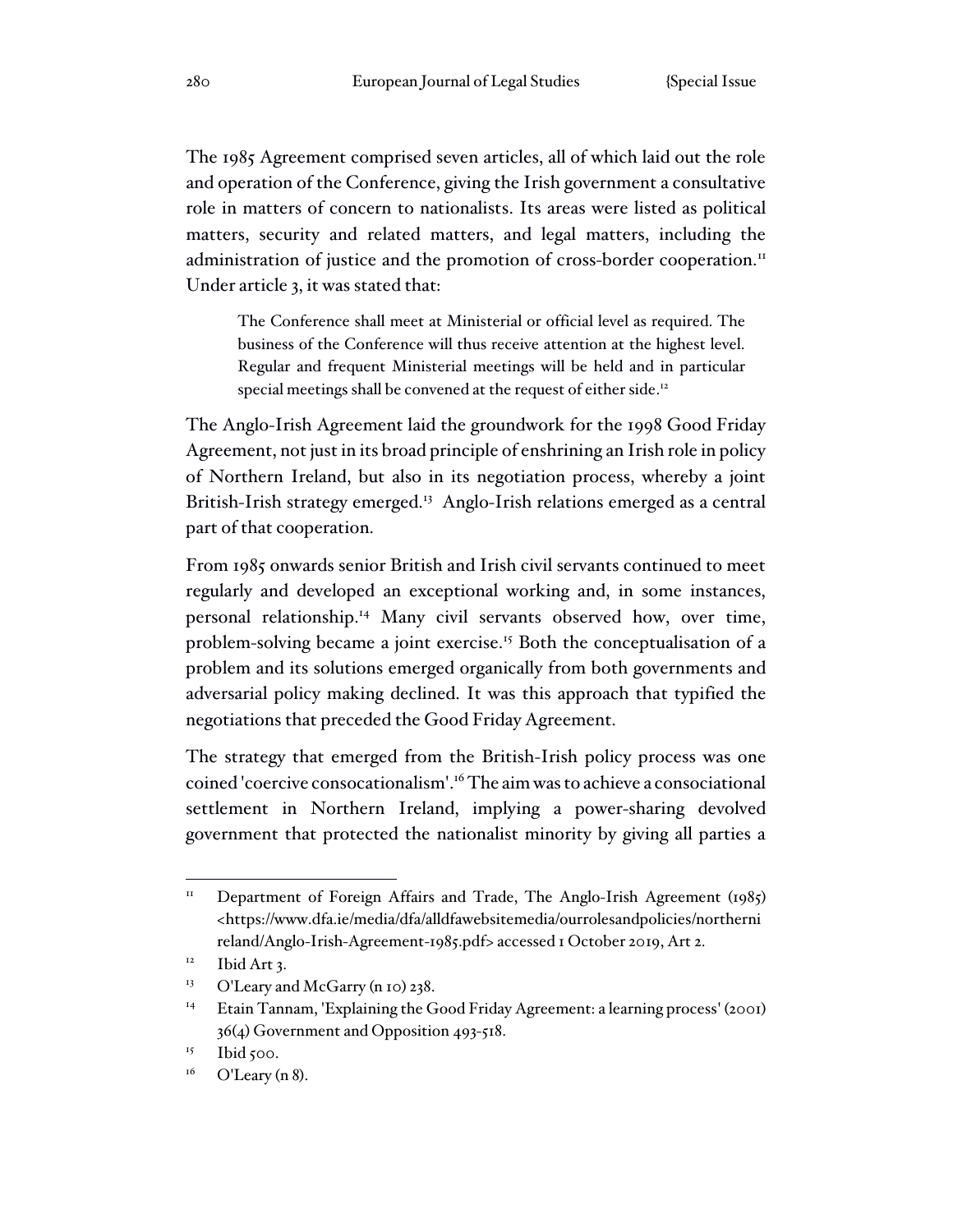veto over any policy that undermined a vital interest of its community. The coercive aspect referred to the carrot-and-stick strategy of enticing Sinn Fein, the Ulster Unionist Party (UUP), and the DUP to cooperate so as to have democratic power, but threatening to exclude them from negotiations if they did not cooperate. Overall from the mid-1980s the British-Irish relationship was characterised by a joint policy making approach and an emphasis on both governments as honest brokers.<sup>17</sup> Eventually, this made them co-guarantors of the Belfast/Good Friday Agreement.

# *3. The Belfast/Good Friday Agreement*

The Good Friday Agreement was signed on April 10 1998. It was not simply consociational, but a bespoke version, 'consociation plus', $18$  encompassing Hume's '3 strands approach'. Strand 2 of the Agreement provided for the cross-border North-South Ministerial Council representing Irish and Northern Irish ministers and their civil servants to decide policy in six areas of cooperation. Strand 3 resurrected and modified the old Anglo-Irish Conference, but re-named it the British-Irish Intergovernmental Conference. It also provided for a new British-Irish Council to represent Northern Ireland, Ireland, Britain, Scotland, Wales and the Crown Dependencies.

The British-Irish Intergovernmental Conference, 'dealing with the totality of the relationships',<sup>19</sup> was to meet frequently, like the Anglo-Irish Conference. Unlike the Anglo-Irish Conference, however, the Belfast/Good Friday Agreement stipulated that the British-Irish Intergovernmental Conference was to meet at summit level (that is with both Prime Ministers

<sup>&</sup>lt;sup>17</sup> Etain Tannam, 'Cracks Beginning to Show in British-Irish Relationship' (LSC Blogs, 26 July 2017) <https://blogs.lse.ac.uk/brexit/2017/07/26/cracks-arebeginning-to-appear-in-british-irish-relations/> accessed 14 September 2019.

<sup>&</sup>lt;sup>18</sup> Brendan O'Leary 'The Twilight of the United Kingdom and Tiocfaidh ar Lá: Twenty Years after the Good Friday Agreement', in Tannam (ed) *Beyond the Good Friday Agreement in the midst of Brexit* (London Routledge 2018) 2.

<sup>19</sup> Belfast/Good Friday Agreement (1998) available at <https://www.britishirish council.org/agreement-reached-multi-party-negotiations/strand-3-british-irishcouncil-and-intergovernmental> Strand 3, para 1.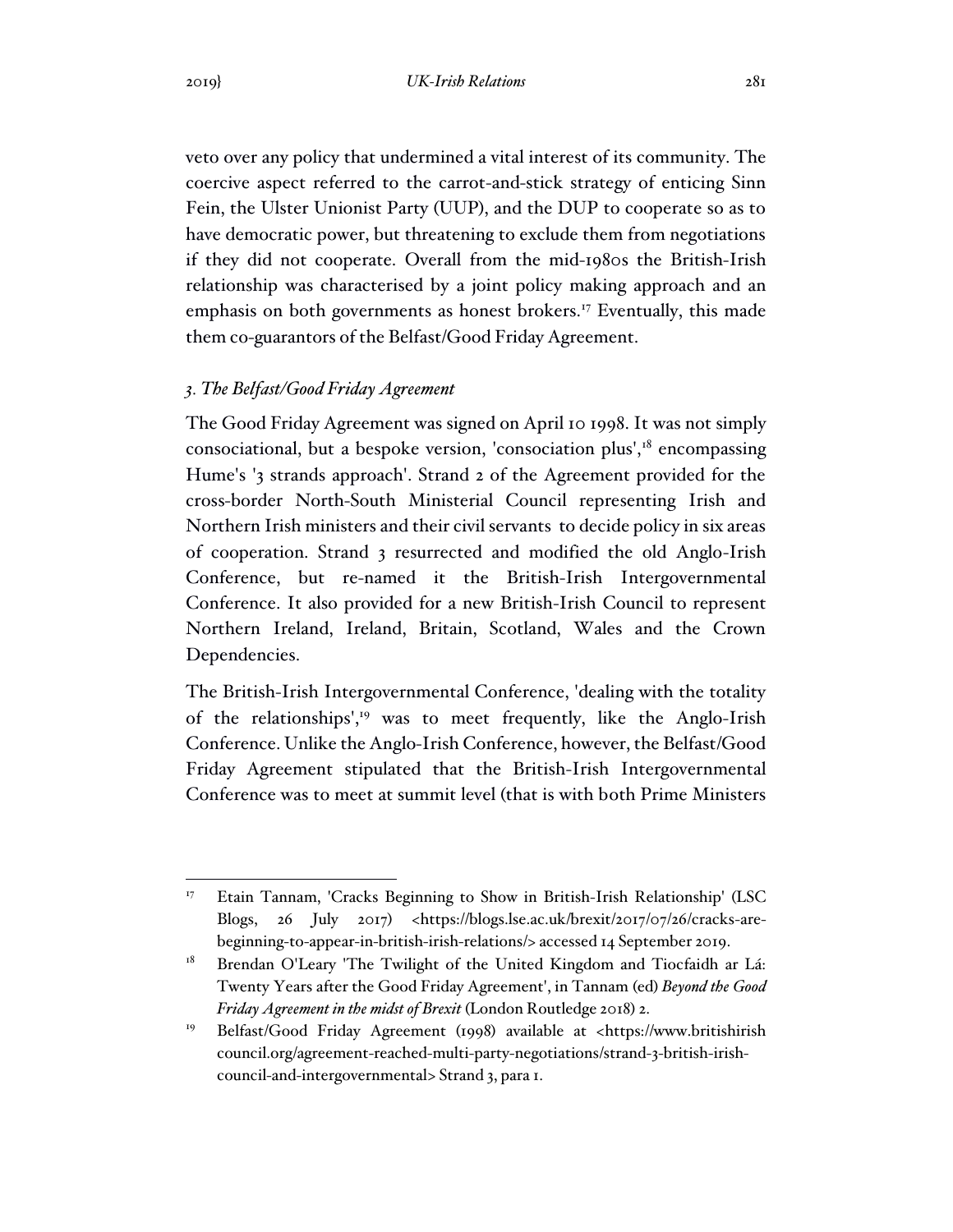in attendance) 'as requireed',<sup>20</sup> but otherwise at ministerial level as appropriate. The Council enshrined the Irish government's role:

In recognition of the Irish Government's special interest in Northern Ireland and of the extent to which issues of mutual concern arise in relation to Northern Ireland, there will be regular and frequent meetings of the Conference concerned with non-devolved Northern Ireland matters, on which the Irish Government may put forward views and proposals. These meetings, to be co-chaired by the Minister for Foreign Affairs and the Secretary of State for Northern Ireland, would also deal with all-island and cross-border co-operation on non-devolved issues.

Co-operation within the framework of the Conference will include facilitation of co-operation in security matters. The Conference also will address, in particular, the areas of rights, justice, prisons and policing in Northern Ireland (unless and until responsibility is devolved to a Northern Ireland administration) and will intensify co-operation between the two Governments on the all-island or cross-border aspects of these matters.<sup>21</sup>

Strand 3 also provided for the British-Irish Council, a consultative body to discuss sectoral policy issues, and comprising ministers from Ireland, Northern Ireland, Scotland and the Crown Dependencies as well as the Irish and UK Prime Ministers or their delegates. Its function was to 'promote the harmonious and mutually beneficial development of the totality of relationships among the peoples of these islands.<sup>'22</sup> Furthermore, it was to meet 'at summit level, twice per year; in specific sectoral formats on a regular basis, with each side represented by the appropriate Minister; in an appropriate format to consider cross-sectoral matters.'<sup>23</sup>

The EU was also mentioned explicitly in the Agreement under Strand 2.<sup>24</sup> A specific cross-border body, the Special EU Programmes Body, was created to administer EU funding. However, the EU's implicit relevance was far greater than the explicit relevance. The multi-level non-territorial conception of identity and the functional logic of cooperation were regarded as important contextual factors in the Agreement not simply for Northern Ireland, but for

<sup>&</sup>lt;sup>20</sup> Ibid Strand 3, para 3.

<sup>&</sup>lt;sup>21</sup> Ibid Strand 3.

<sup>&</sup>lt;sup>22</sup> Ibid Strand 3, para 1.

<sup>&</sup>lt;sup>23</sup> Ibid Strand 3, para 3.

<sup>&</sup>lt;sup>24</sup> Ibid Strand 2.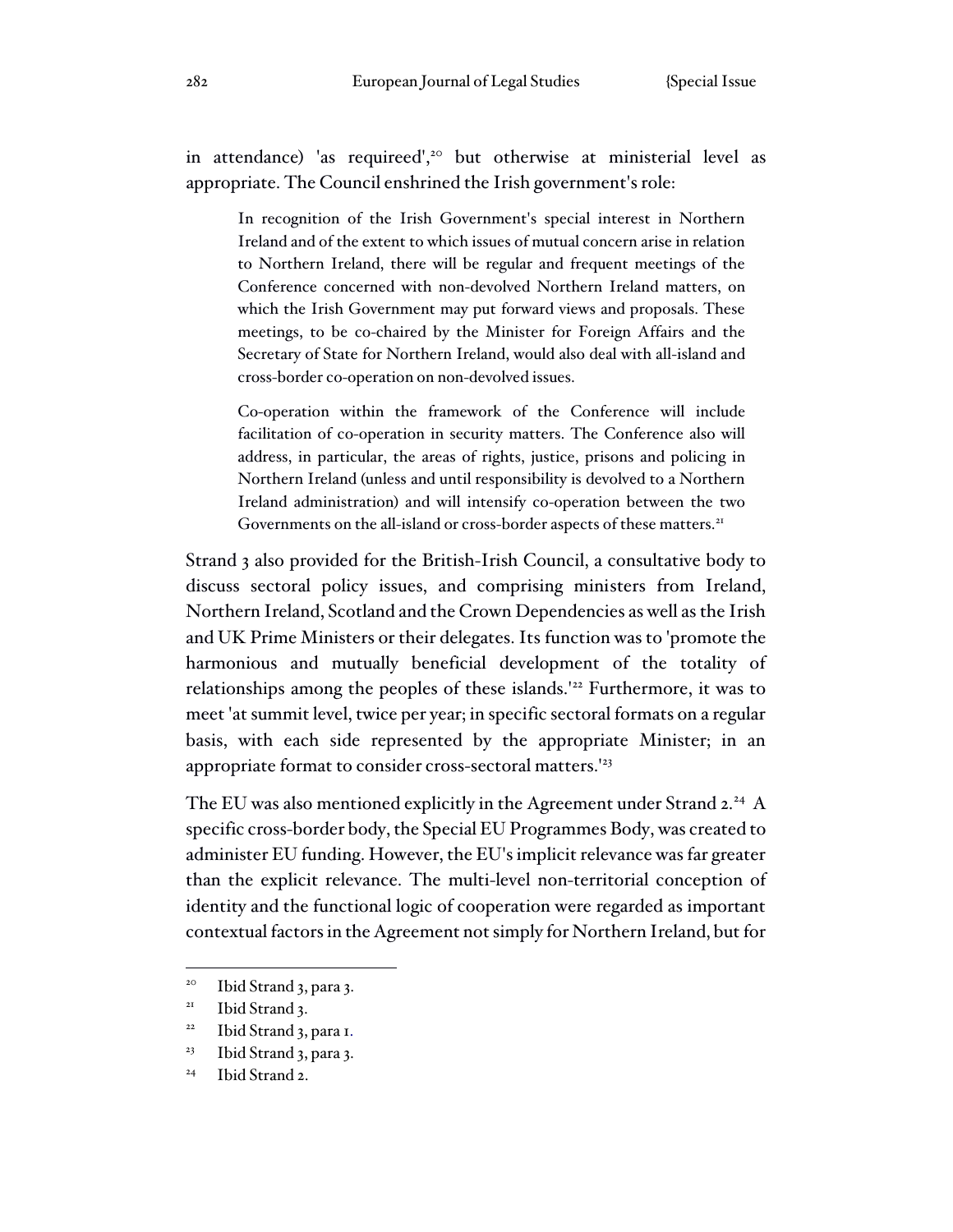the British-Irish relationship. Afterall, the Agreement was negotiated and ratified in the context of the recently created Single European Market (SEM), removing non-tariff obstacles to freedom of movement of goods, services, capitals and people.<sup>25</sup>

EU membership affected the British-Irish relationship in three ways. To begin with, it paradoxically advanced Irish national sovereignty vis-a-vis the UK, where it was once perceived to be an 'un-equal sovereign.<sup>'26</sup> The EU created a more symmetrical relationship, highlighting that Ireland was a state with its own government and policies. In addition, as new EU policies emerged, Ireland and the UK often had common interests and were allies in the EU, for example in taxation and social welfare policies. Finally, the EU created a neutral framework where British and Irish diplomats and politicians met regularly, both formally and informally. One former Irish ambassador to the UK commented that there were on average 25 meetings a day in Brussels where Irish and UK representatives met.<sup>27</sup>

Clearly British-Irish intergovernmental cooperation was central to stability in Northern Ireland and the EU's role was also significant, both normatively and practically. As Jennifer Todd perceptively observed in 2014:

The settlement in Northern Ireland was achieved and later stabilised only in the context of a strong British-Irish relationship […] This was a conjunctural achievement of the 1990s and early 2000s. There was no reason to expect it to be permanent.<sup>28</sup>

Indeed, Todd predicted that 'as attention slips from senior officials and politicians, so the prospects of slippage in the stability of the Northern Ireland settlement increases'.<sup>29</sup> Although it was not known to Todd and

<sup>&</sup>lt;sup>25</sup> O'Brennan  $(n_3)$ .

<sup>&</sup>lt;sup>26</sup> Patrick Keatinge, 'Un-Equal Sovereigns: the diplomatic dimension of Anglo-Irish Relations' in PJ Drudy (ed) *Ireland and Britain Since 1922* (Cambridge University Press 1984) 139-161.

<sup>&</sup>lt;sup>27</sup> Ambassador Daniel Mulhall, evidence to House of Lords European Union Committee, Brexit: UK-Irish relations,  $6<sup>th</sup>$  Report of Session 2016-17, 42, para 171.

<sup>&</sup>lt;sup>28</sup> Jennifer Todd, 'The vulnerability of a (quasi-)constitutional settlement: Northern Ireland after 1998 and the British-Irish relationship' (2014) Working Paper 112, Institute for British-Irish Studies, University College Dublin, 20.

 $29$  Todd (n 28) 20.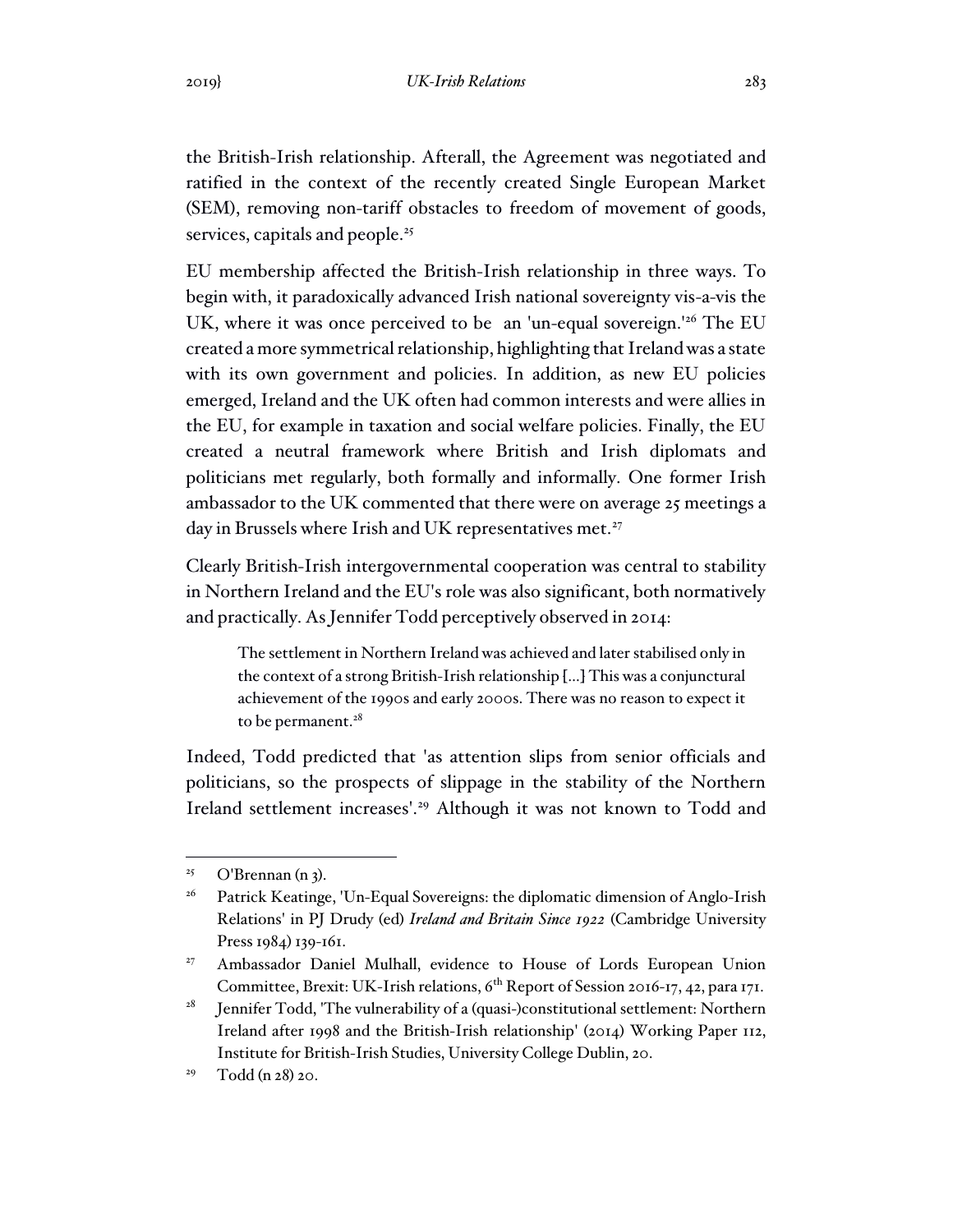others at the time, an event a few years later would indeed have the potential to remove attention away from Northern Ireland and the peace process. In the next section, the challenges of this event – Brexit – to intergovernmental cooperation are summarised and an analysis of Brexit's impact to date is provided.

#### III. BREXIT'S CHALLENGES TO THE BRITISH-IRISH RELATIONSHIP

Brexit posed various challenges to the British-Irish relationship: first, a potential resurgence of the Irish unification issue; second, potential damage to the Belfast/Good Friday Agreement; third, the creation of conflicts of interest; and fourth, the removal of the EU framework for cooperation.

#### *1. Irish Unification*

As noted by Connelly and Doyle in this special issue, <sup>30</sup> the Belfast/Good Friday Agreement sought to detoxify the issue of unification by providing a settlement that attempted to reflect both unionist and nationalist voices and had no pre-determined outcome. Opinion surveys repeatedly show that nationalists are happy to remain in the UK under the Belfast/Good Friday Agreement's provisions. In addition, the data shows that the largest portion of people in Northern Ireland identify themselves as neither unionist nor nationalist.<sup>31</sup> However, under the Belfast/Good Friday Agreement, if a majority in Northern Ireland support Irish unification, then both governments are obliged to legislate for unification.<sup>32</sup> However, the nationalist community's support for Remain during the Brexit referendum raised immediately the issue of Irish unification with the argument being made that if there was unification, Northern Ireland could stay in the EU. Sinn Fein called for a border poll and although they wavered in their emphasis

<sup>&</sup>lt;sup>30</sup> Eileen Connelly and John Doyle, 'Brexit and the Irish Border' in this Special Issue.

<sup>&</sup>lt;sup>31</sup> Katy Hayward and Cathal McManus, 'Neither/Nor: the rejection of Unionist and Nationalist identities in post-Agreement Northern Ireland' (2019) Capital and Class.

<sup>&</sup>lt;sup>32</sup> John Doyle and Eileen Connolly 'Brexit and the Northeen Ireland Question' in Federico Fabbrini (ed) *The Law and Politics of Brexit* (Oxford University Press 2017) 153.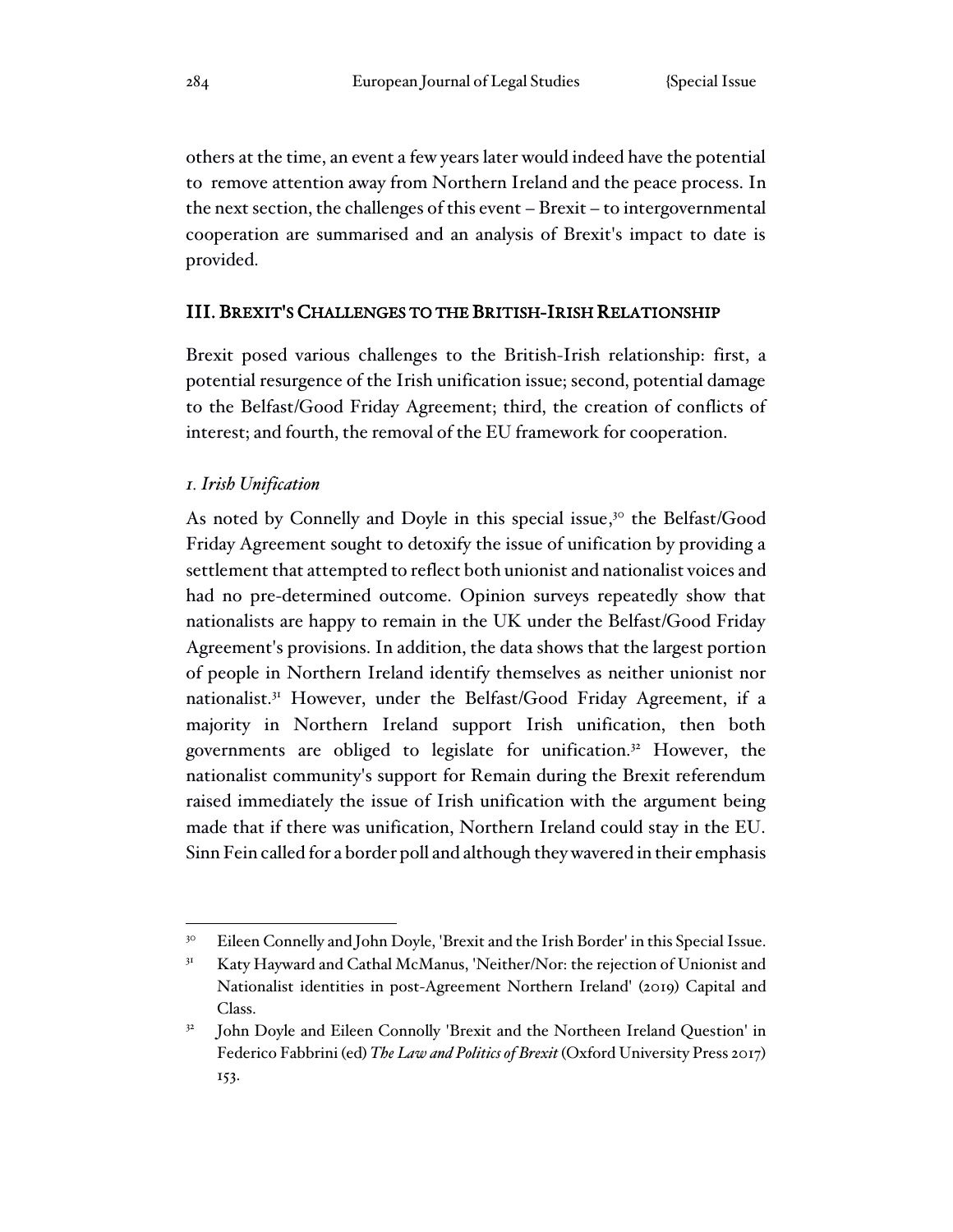on a poll,<sup>33</sup> clearly Brexit affected the likelihood of unification to some degree. The fact that a majority of the electorate in Northern Ireland and an overwhelming majority of nationalists<sup>34</sup> voted to remain in the EU also implied that the Irish government had a role in voicing concerns from nationalists in Northern Ireland.

There is a broad consensus that the time is not ripe for a poll on unification. It is unclear whether there would be a majority in favour, as opinion poll data shows a on average a 50 per cent support base for it in Northern Ireland,<sup>35</sup> but with a large number of 'Don't Knows' who could vote either way. Indeed a poll in May 2018 showed that only 42 per cent of Catholics supported a united Ireland.<sup>36</sup> In addition, although opinion polls show that 64 per cent of the electorate in Ireland would support unification, $37$  when the caveat is added that this could mean higher taxes, support falls. A recent report stated that living standard in Ireland would fall by 15 per cent in the event of unification, if Northern Ireland lost its eleven billion euro subvention from the UK.<sup>38</sup> There would be significant institutional change in the event of unification, most likely creating a federal state, with parliaments in Belfast and Dublin.

<sup>34</sup> Connolly and Doyle (n 30).

<sup>33</sup> 'Irish Times View On Sinn Fein's U-Turn on Border poll', *Irish Times* (2 August 2018)<https://www.irishtimes.com/opinion/editorial/irish-times-view-on-sinnféin-s-u-turn-on-a-border-poll-1.3583431> accessed 14 September 2019.

<sup>35</sup> Bill White, 'Poll Suggests Gradual Shift to united Ireland', Irish Times (1 October 2018) <https://www.irishtimes.com/opinion/polls-suggest-gradual-shift-to-unitedireland-1.3645214> accessed 14 September 2019.

 $36$  Sam McBride, 'New poll finds just 21% support for a united Ireland, despite fears about post-Brexit Irish border', *iNews* (21 May 2018) <https://inews. co.uk/news/politics/new-poll-finds-just-21-support-for-a-united-ireland-despitefears-about-post-brexit-irish-border/> accessed 14 September 2019.

<sup>37</sup> 'Irish Times View on All-Ireland Poll', *Irish Times* (7 March 2019) <https://www.irishtimes.com/opinion/editorial/irish-times-view-on-all-irelandpoll-politics-and-people-diverge-on-brexit-1.3818230?mode=sample&authfailed=1&pw-> accessed 14 September 2019.

<sup>&</sup>lt;sup>38</sup> Eoin Burke-Kennedy, 'United Ireland would see living standards in Republic fall by 15%', *Irish Times* (15 September 15 2018) <https://www.irishtimes.com/business/ economy/united-ireland-would-see-living-standards-in-republic-fall-by-15-1.36297 48?mode=sample&auth-failed=1&pw-origin=https%3A%2F%2Fwww.irishtimes. com%2Fbusiness%2Feconomy%2Funited-ireland-would-see-living-standards-inrepublic-fall-by-15-1.3629748> accessed 14 September 2019.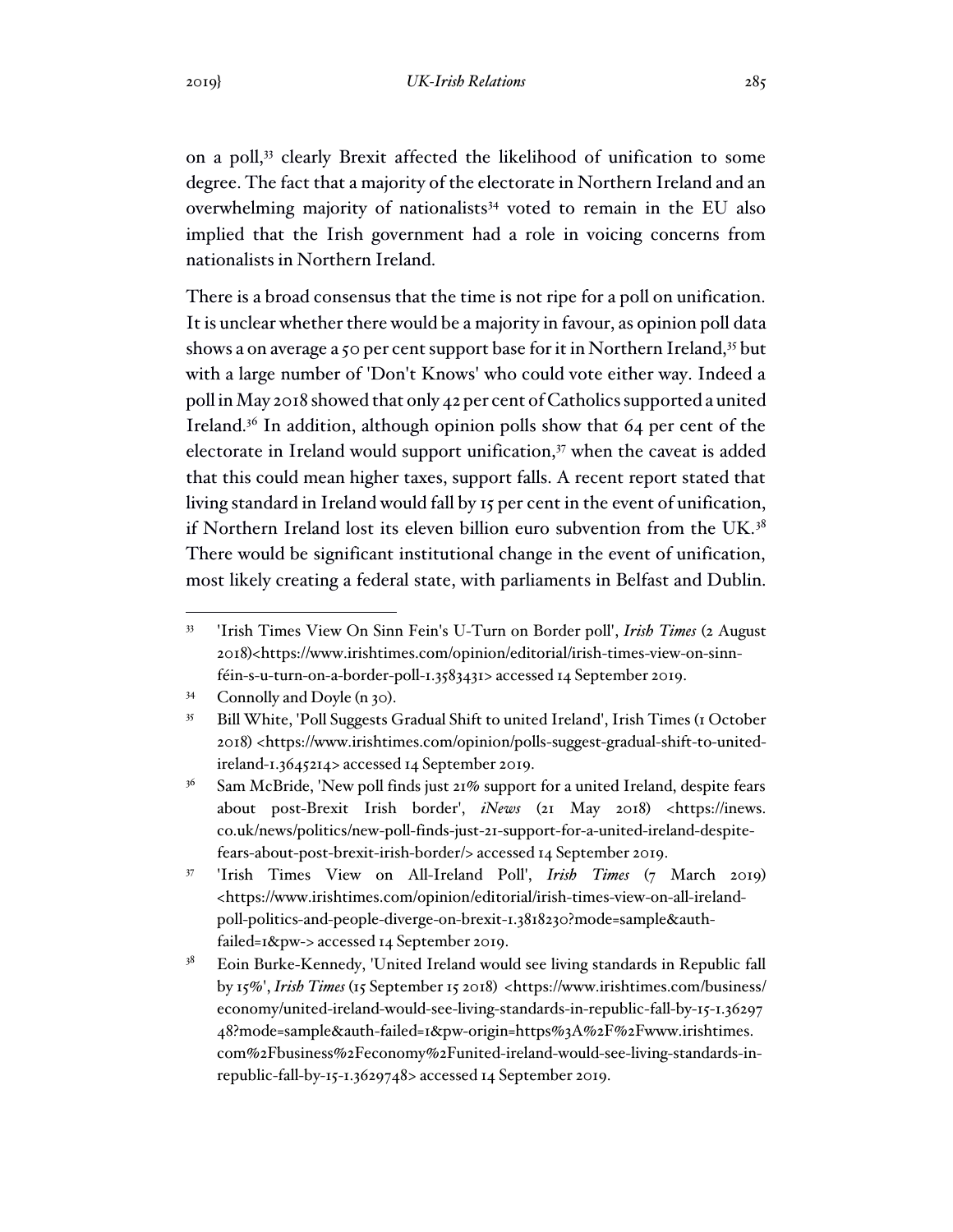However, this would undoubtedly involve onerous change administratively and institutionally and probably create pressure for greater decentralisation of the highly centralised Irish state. It is precisely these questions that are becoming the focus of academic attention.<sup>39</sup> However, all the main parties in Ireland are aware that a poll on unification would further destabilise and polarise Northern Ireland and do not want to aggravate the new tensions created by Brexit.

#### *2. The Belfast/Good Friday Agreement*

Although an unintended and indirect consequence of Brexit, following the June 2017 UK election, the DUP's Confidence and Supply arrangement with the Conservative-led UK government immediately brought into question the UK's role, enshrined by the Belfast/Good Friday Agreement, as an honest neutral broker in the politics of Northern Ireland. The DUP's pivotal position in the UK government contributed to provocative language from the Taoiseach Leo Varadkar. For example, in December 2017 he stated that 'no Irish government will ever again leave Northern nationalists and Northern Ireland behind.'<sup>40</sup>

More specifically, as Connelly and Doyle note in this special issue, <sup>41</sup> Brexit potentially undermines Strand 2 of the Belfast/Good Friday Agreement, by creating a hard border between Northern Ireland and Ireland, thereby damaging cross-border cooperation. It was also unclear whether EU funding to Northern Ireland would continue.<sup>42</sup> Thus, from June 2016, the Irish

<sup>39</sup> For example, there are two recently launched research projects: John Coakley, Paul Gillespie, Jennifer Todd, 'Constitutional Futures After Brexit', Institute for British-Irish Studies, University College Dublin, available at <https://www.ucd.ie/ibis/newsevents/> and Alan Renwick et al, 'Unification Referendums on the Island of Ireland', The Constitution Unit, University College London.

<sup>40</sup> Marie O'Halloran, 'Varadkar clarifies 'offensive' remark on Northern Ireland', *Irish Times* (12 December 2017) <https://www.irishtimes.com/news/politics/ oireachtas/varadkar-clarifies-offensive-remark-on-northern-ireland-1.3325231> accessed 14 September 2019.

<sup>41</sup> Connelly and Doyle (n 30).

<sup>&</sup>lt;sup>42</sup> Jonathon Tonge, 'The Impact of Withdrawal from the European Union upon Northern Ireland' (2016) 87(3) Political Quarterly 338 – 342.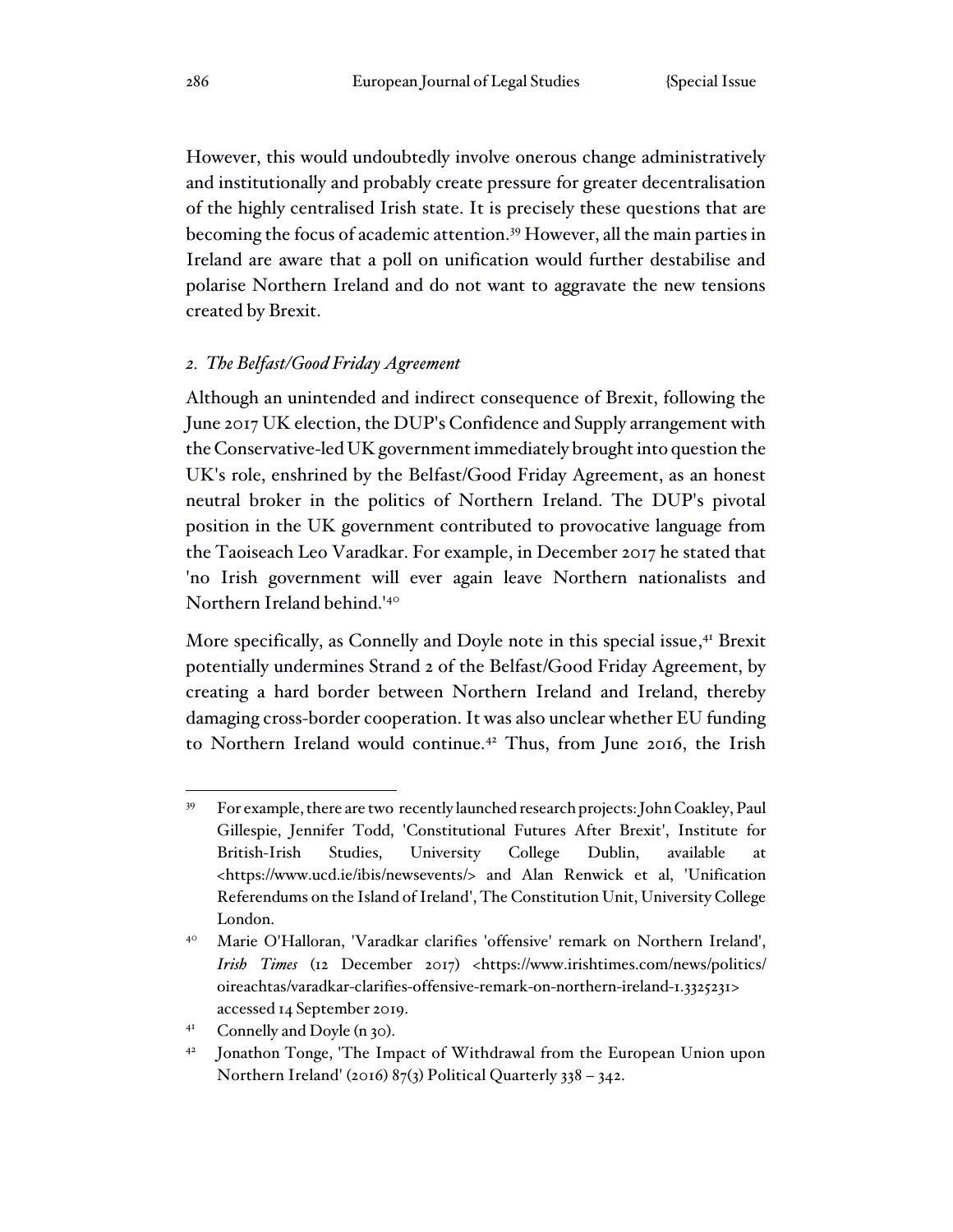government lobbied vigorously for four priorities to be included in the EU's Brexit bargaining agenda: first, to maintain the 1948 Common Travel Area (CTA) between Ireland and the UK; second, to protect the Belfast/Good Friday Agreement; and third, to protect a soft border between Northern Ireland and Ireland – freedom of movement of trade and services and to protect the rights of Irish citizens in the UK.<sup>43</sup>

Fourthly, the Irish government lobbied to ensure that these issues would be resolved in the withdrawal negotiations and not form part of the negotiations on the future trading relationship between the UK and the EU. In other words, the negotiations about Northern Ireland and about the EU-UK future trading relationship respectively would occur sequentially, not simultaneously. The Irish government suspected that, if simultaneous negotiations occurred, the UK government would use the Northern Irish issue as a bargaining chip to gain trade concessions from the EU. In such a bargaining game, it was feared that a soft border could be sacrificed in the final outcome.

#### *3. Trust issues and conflicts of interest*

Thus, Brexit immediately lessened trust between both governments by placing them on opposite sides of the table in the negotiations. It also revealed a divergence between both governments in their emphasis on Northern Ireland. Connelly and Doyle show how this divergence was obvious from the period of the Brexit referendum campaign onwards.<sup>44</sup> One adviser to David Cameron reported how the then UK leader refused to include the negative impact of a Brexit vote on Northern Ireland in the Brexit campaign.<sup>45</sup> After the referendum, although many UK politicians were aware of the serious implications for Northern Ireland, not least the House of

<sup>43</sup> Etain Tannam, 'Intergovernmental and Cross-Border Cooperation: the Good Friday Agreement and Brexit' (2018) 17(3) Ethnopolitics 255.

<sup>44</sup> Connelly & Doyle (n 30).

<sup>45</sup> Matthew O'Toole, 'Ireland an afterthought during Brexit campaign when I was Cameron adviser', *Irish Times* (4 October 2017) <https://www. irishtimes.com/opinion/ireland-an-afterthought-during-brexit-campaign-when-iwas-cameron-adviser-1.3242732> accessed 14 September 2019.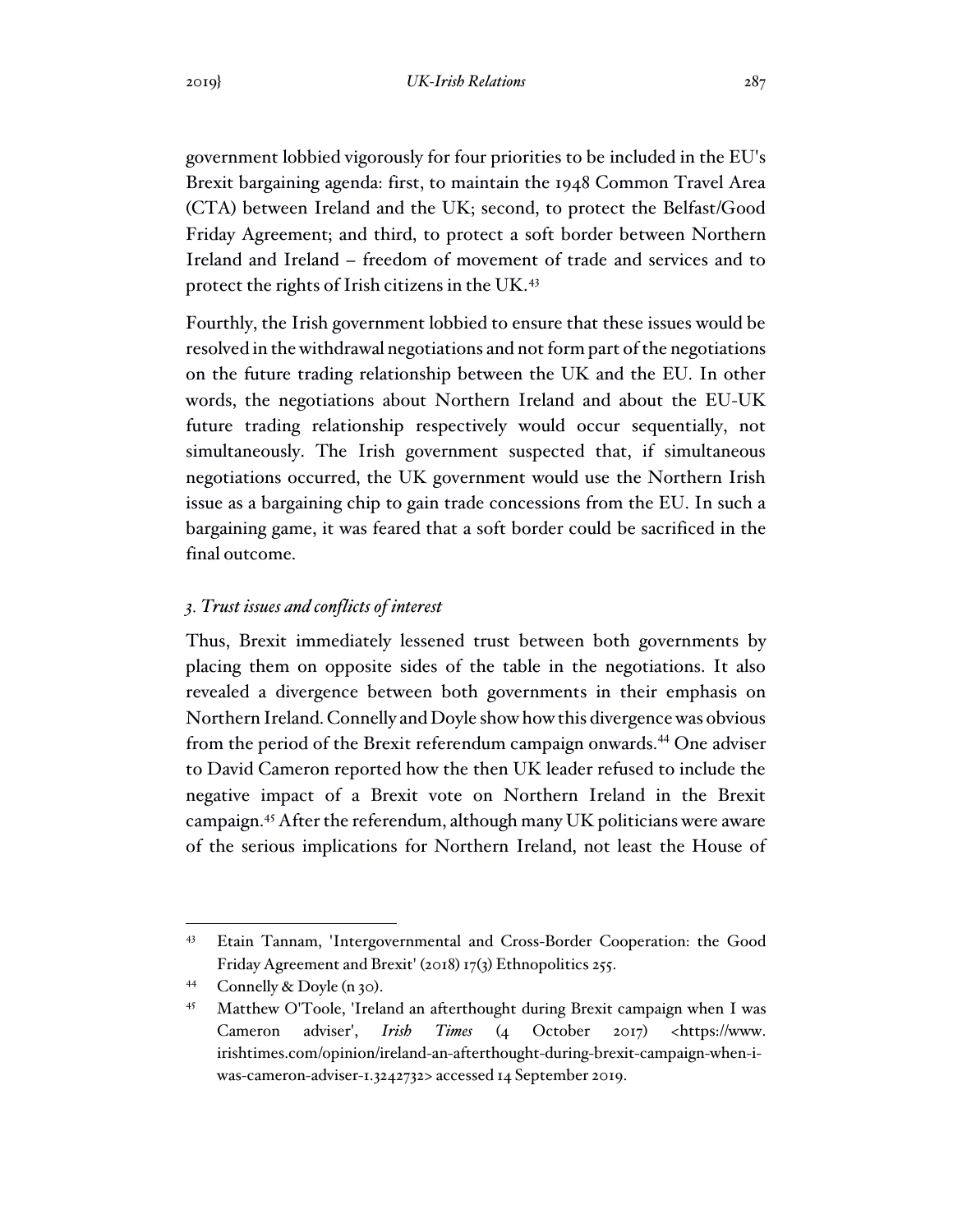Lords Brexit committee,<sup>46</sup> it was only under Irish governmental influence that the UK government began to focus at all on Northern Ireland. Even then there were various reports that some Conservative politicians believed the EU would not prioritise Northern Ireland, once the UK agreed its 'divorce bill' with the EU. Similarly, there were reports that UK politicians believed that the EU's support for the Irish government's position would waver and, as a consequence, UK officials lobbied in EU capitals in an effort to 'divide and conquer' EU states.<sup>47</sup> These very different and conflictual perceptions created a new cleavage between UK and Irish governments and periodically contributed to blunt megaphone diplomacy not heard since the 1980s, for example during the H-Block hunger strikes in 1981.

The incompatibility between the UK leaving the EU, including its customs union and single market, and maintaining an open border in the island of Ireland made a bespoke solution, or special status for Northern Ireland the only possible solution in the negotiations. The so-called 'backstop' in the Withdrawal Agreement, negotiated by Theresa May's government and the EU, was immediately opposed by unionists<sup>48</sup> and by Brexiteers who argued it undermined Northern Ireland's constitutional status in the UK. Thus, by March 2019, sources of tension in the British-Irish relationship coalesced around the backstop's inclusion in the Withdrawal Agreement, despite the fact that Theresa May and her team had agreed the backstop with the EU in the negotiations.

Worryingly, although all attention was focused on the backstop and the border issue, Brexit also posed other deep long-term challenges to the British-Irish relationship. Almost immediately after the 2016 referendum, there were implications for trust and sharing of information between both governments. The Irish government feared that Northern Ireland would be used as a pawn by the UK government to achieve a more favourable final trade

<sup>46</sup> House of Lords, "Brexit Inquiry", Brexit and British-Irish Relations, House of Lords, London, 12 December 2016.

<sup>47</sup> Daniel Boffey, 'UKs pre-summit push to 'divide and rule EU27' impeded Brexit talks', *The Guardian* (29 October 2017) <https://www.theguardian.com/politics /2017/oct/29/uks-pre-summit-push-to-divide-and-rule-eu-27-impeded-brexittalks> accessed 14 September 2019.

 $4^8$  Doyle and Connolly (n 32).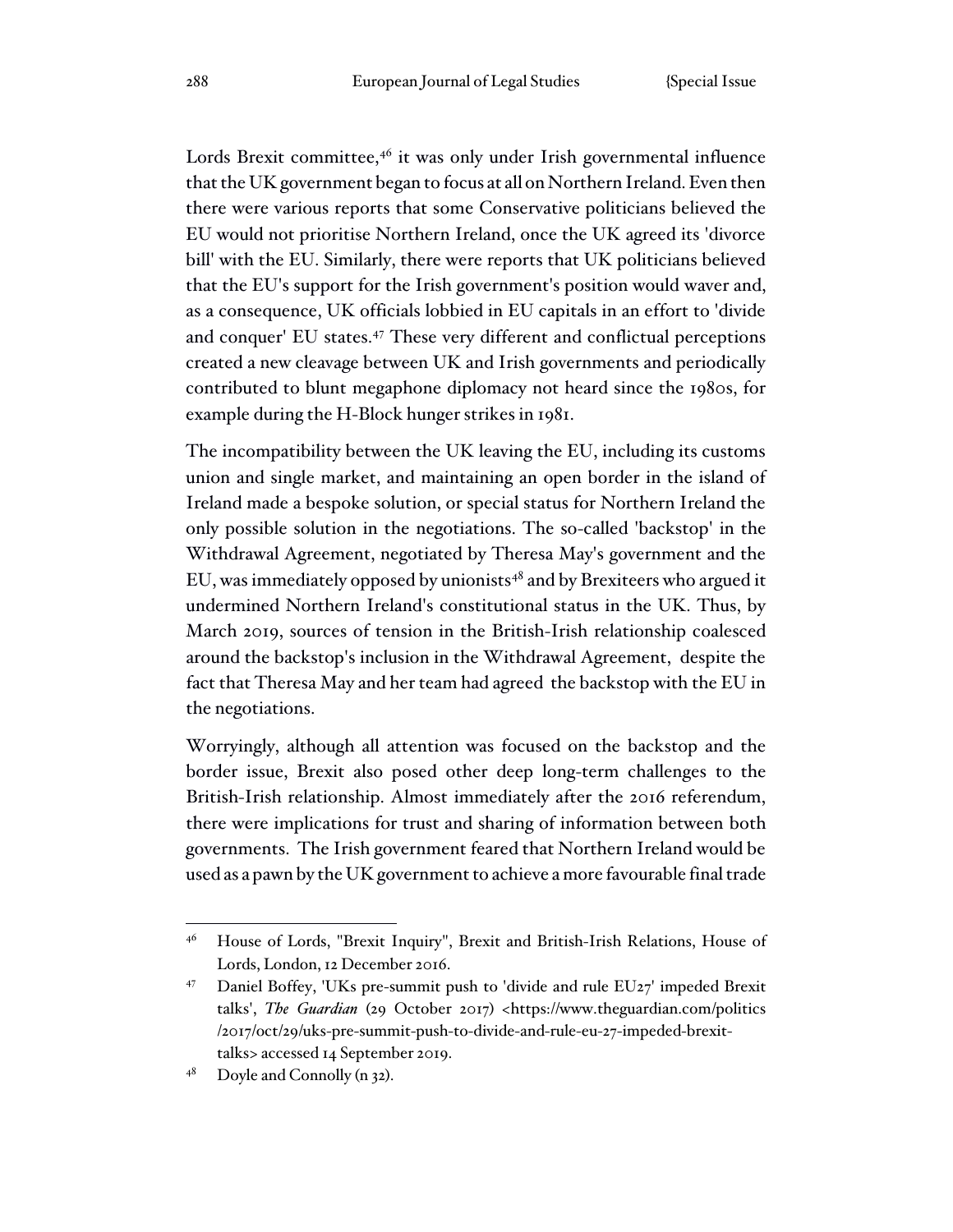deal for the UK. For that reason it successfully lobbied the other EU Member States and the Commission to ensure that trade talks and the withdrawal agreement were not negotiated simultaneously, as the UK government preferred, but sequentially. The border issue must be resolved first before trade talks could begin. This preference was immediately at odds with UK preferences, again creating tension between both governments.

#### *4. Removal of EU framework for cooperation*

A fourth challenge is that the opportunities for communication offered by the EU will vanish with Brexit. The frequency with which British and Irish officials and politicians met with each other in Brussels will be difficult to replicate when the UK leaves the EU. Moreover, when the UK leaves, Ireland will lose an ally in the EU. Both governments often converged in their attitudes on a number of EU issues, including taxation and social policy. Ireland relied on the UK to serve its cause. The absence of that informal alliance removes a pillar of cooperation from the bilateral relationship.

The challenges posed by Brexit were aggravated by the collapse of the Northern Ireland Executive in January 2017, by a weak and divided UK government in disarray, relying on the DUP after the June 2017 election, and by Jeremy Corbyn's lacklustre support for the EU. The challenges took their toll on the British-Irish relationship. Since June 2016 there have been three main periods in the British-Irish relationship, where tensions have ebbed and flowed. As the next paragraphs show these tensions have heightened at specific times.

#### IV. BREXIT AND THE BRITISH-IRISH RELATIONSHIP, 2016-2019

In the immediate aftermath of the Brexit referendum result the Irish government was clearly deeply disappointed, but the rhetorical response was low-key. Enda Kenny, then Taoiseach, issued a statement pledging to adopt 'the same spirit of partnership that has underpinned the peace process and has transformed relationships on this island since the Good Friday Agreement'<sup>49</sup> and emphasised how he and David Cameron 'worked closely

<sup>49</sup> Enda Kenny, 'Statement by An Taoiseach, Enda Kenny TD, on the UK Vote to Leave the European Union' (Merrionstreet.ie, 24 June 2016)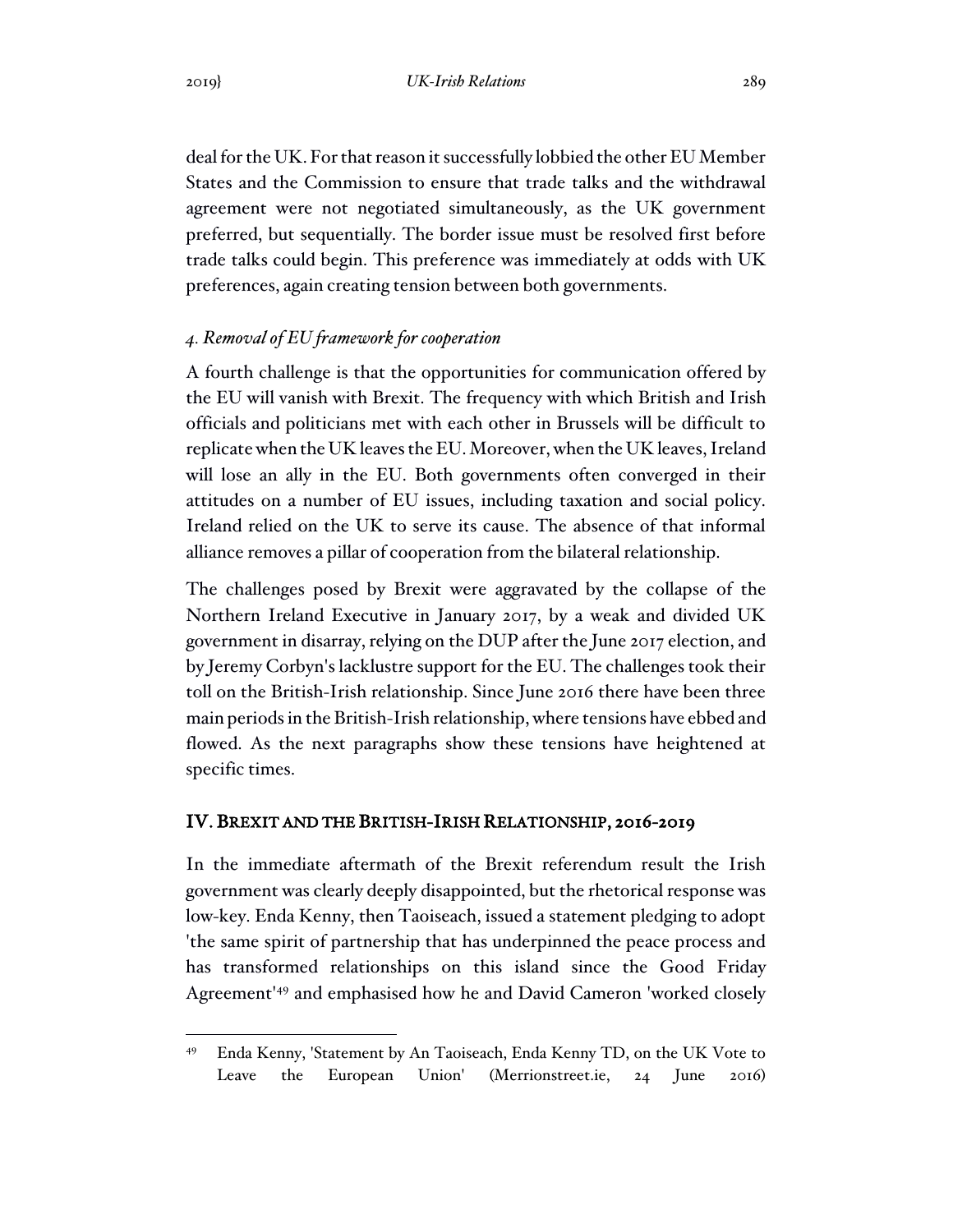together at a time of unprecedented warmth in relations between our two countries.' <sup>50</sup>

However, the issue of Irish unification raised its head quickly. In July 2016, Enda Kenny stated that a border poll on Irish unity should be considered because a majority of the Northern Ireland electorate voted to remain in the EU.<sup>51</sup> Both Fianna Fáil and Sinn Féin called for a border poll. Sinn Féin later said that unification was a long term strategy, implying it did not want a poll quickly. Fianna Fáil and the Irish government also ceased mentioning it, although Fianna Fail initiated a study of different options for Irish unification.

Overall, the aftermath of the Brexit referendum was marked by a noticeable lack of engagement from the UK government, contributing to an increasingly strained relationship.<sup>52</sup> In addition, the UK government sought to divide and conquer EU states so as to undermine the Irish government's lobbying efforts to prioritise the border issue and agree on that priority first before moving to trade negotiations. In April 2017, the then Minister for Foreign Affairs, Charlie Flanagan, expressed frustration at the UK government's failure to communicate directly with the Irish government.<sup>53</sup> A significant change in the conduct of relations was highlighted by the UK government's announcement via the UK Embassy in Dublin that it was withdrawing from the 1964 Fisheries Convention that allowed fishing in coastal waters from the coast. The Irish Minister for Agriculture stated that he had only learnt of the

<sup>&</sup>lt;https://merrionstreet.ie/en/News-Room/Speeches/Statement\_by\_An\_ Taoiseach\_Enda\_Kenny\_TD\_on\_the\_UK\_Vote\_to\_Leave\_the\_European\_Unio n.html> accessed 14 September 2019.

 $5^{\circ}$  Enda Kenny (n 48).

<sup>51</sup> Pat Leahy, 'Kenny Says Border Poll Should Be Considered in Brexit Talks', *Irish Times* (16 July 2016) <https://www.irishtimes.com/news/politics/kenny-saysborder-poll-should-be-considered-in-brexit-talks-1.2726382> accessed 14 September 2019.

<sup>52</sup> Mary C Murphy, *Europe and Northern Ireland's Future: negotiating Brexit's Unique Case* (Agenda 2018) 115.

<sup>53</sup> Pat Leahy, 'Minister criticises British government over Brexit strategy' *Irish Times* (24 December 2016) <https://www.irishtimes.com/news/politics/ministercriticises-british-government-over-brexit-strategy-1.2916819> accessed 14 September 2019.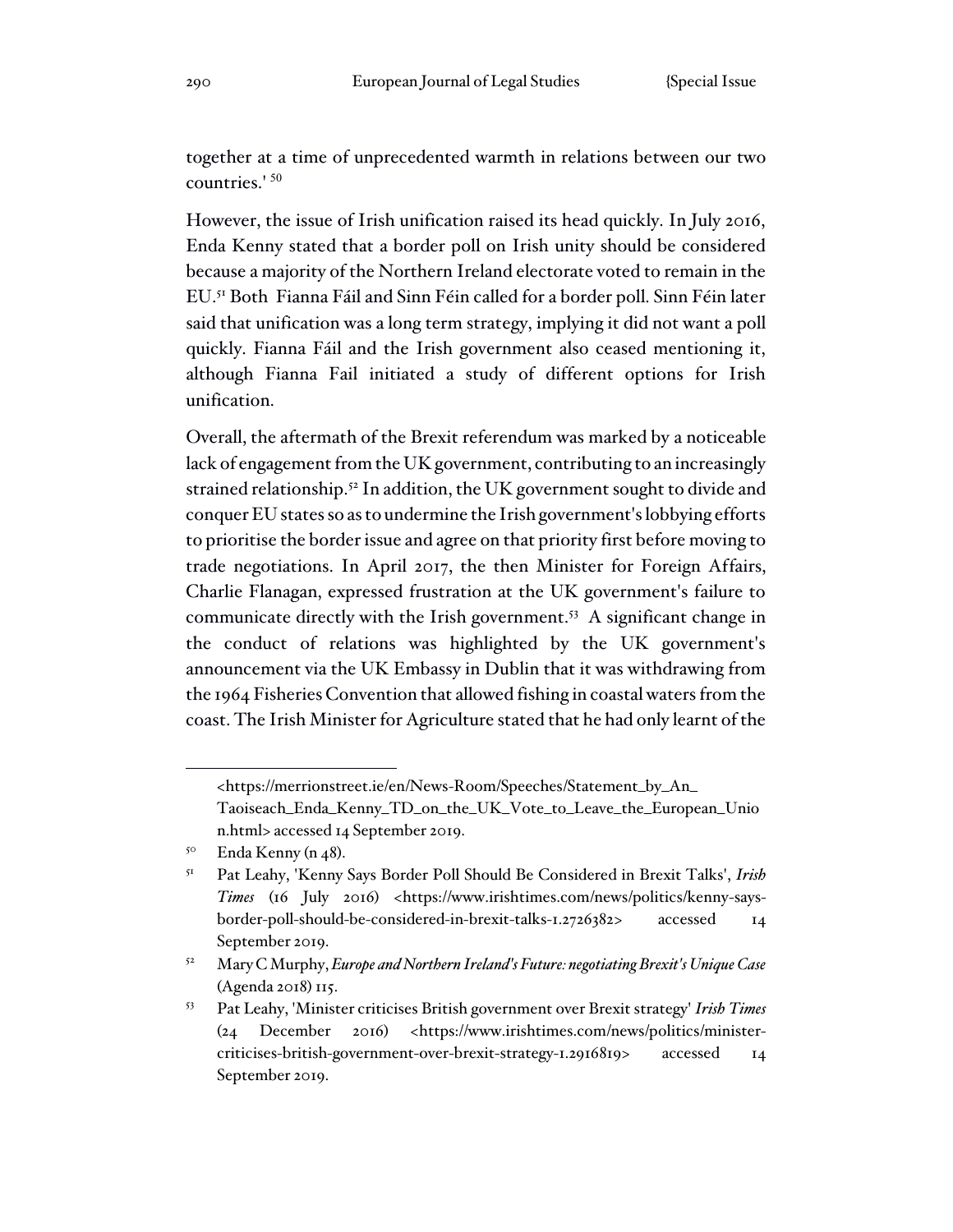decision from media channels, despite having met with the UK Minister for Agriculture about the Convention in early July.<sup>54</sup>

Similarly, in July 2017, the Taoiseach Leo Varadkar spoke bluntly in a media briefing stating that '[w]hat we're not going to do is to design a border for the Brexiteers because they're the ones who want a border. If anyone should be angry it's us, quite frankly.<sup>155</sup> Whereas in the 1990s, both governments consulted with each other before making statements of relevance to the relationship, in September 2017, the then Minister for Foreign Affairs Simon Coveney stated his government's opposition to any technical solutions to the Irish border, thereby for the first time explicitly opposing the UK government's policy statement about the border.

The UK government's official response was muted and in that way tensions did not escalate. However, it was the absence of direct communication from the UK and the infrequency of prime ministerial meetings that often aggravated tensions. Theresa May and the then Taoiseach Enda Kenny had two meetings from June 2016 to January 2017,<sup>56</sup> which given the potential impact of Brexit on Ireland and Northern Ireland was lower than might be expected. The UK government frequently stated that they were wedded to a frictionless border and that there would be no return to the borders of the past. However, there was no engagement about how to achieve that aim in the context maintaining the integrity of the EU single market. In addition, some UK media depictions of Ireland and of the Taoiseach became negative at times and some Irish media analyses of the UK also reverted to stereotypes of 'lost empire'.

<sup>54</sup> 'British ban on foreign trawlers 'unhelpful', says Creed', *Irish Times* (2 July 2017) <https://www.irishtimes.com/news/environment/british-ban-on-foreign-trawlersunhelpful-says-creed-1.3140783> accessed 1 October 2019.

<sup>55</sup> 'Ireland "will not design a border for the Brexiteers", says Taoiseach', *The Guardian* (28 July 2017) <https://www.theguardian.com/world/2017/jul/28/taoiseach-leovaradkar-ireland-not-design-border-brexiteers> accessed 14 September 2019.

<sup>56</sup> Department of Taoisseach, available at <https://merrionstreet.ie/en/search/?cof =FORID:013125773314712361818:nn3au9egkg4&ie=UTF-8&q=meetings%20with %20theresa%20may>.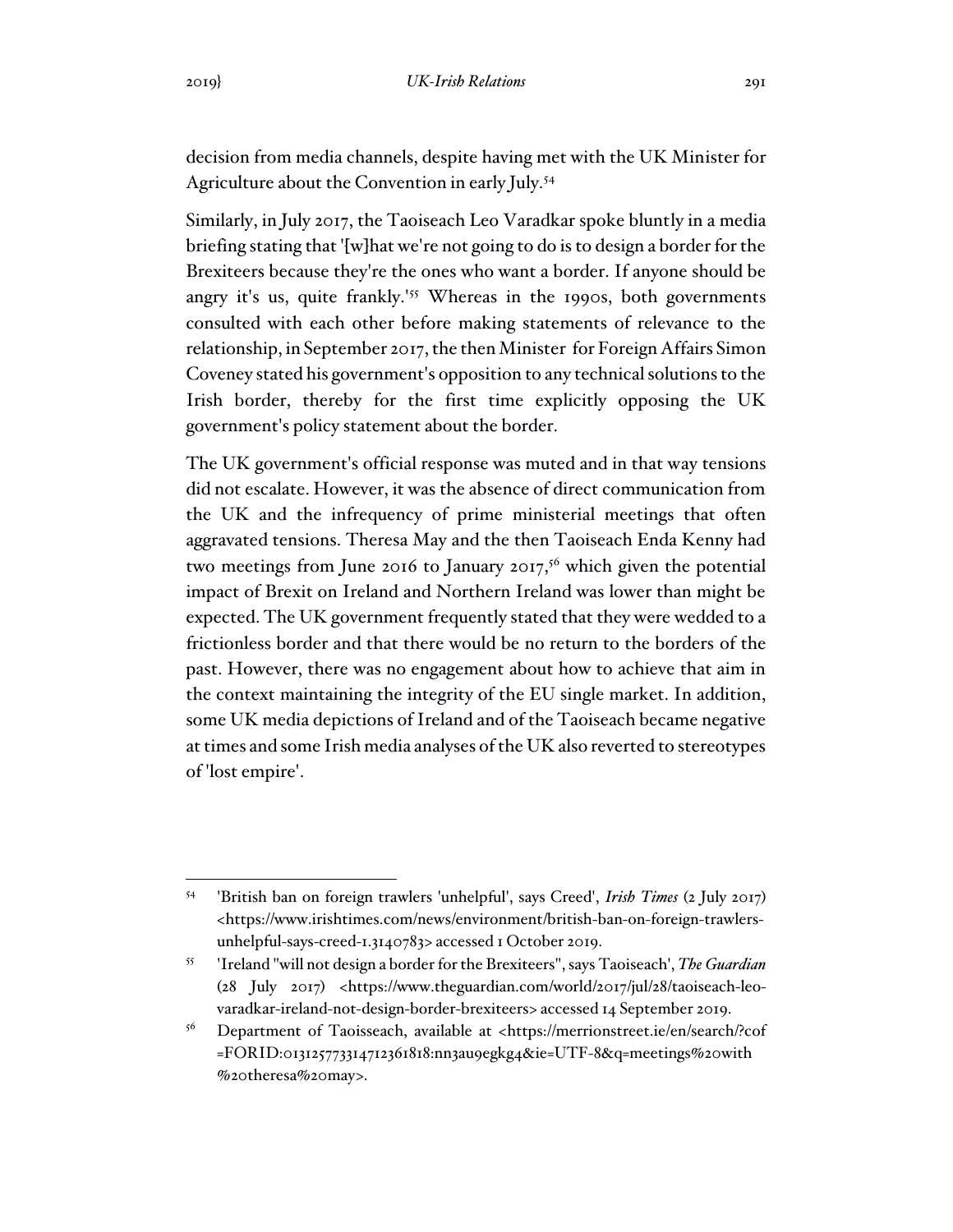The Irish government's concerted lobbying effort succeeded, as Connelly and Doyle note.<sup>57</sup> The EU made it clear that the Brexit negotiations would not move on to future trade relations unless the Irish government was satisfied about the Northern Ireland border issue.<sup>58</sup> Indeed, as Fabbrini has noted, the EU has been remarkably united in its approach to Brexit.<sup>59</sup> The EU stated that all issues would have to be addressed to the satisfaction of the EU before phase two of the negotiations would be dealt with. The EU's strong commitment to the border issue contributed to increased British engagement with the issue. However, despite the many sources of tension and the above examples of negative political rhetoric, there was a noticeable decline in megaphone diplomacy from December 2016 to December 2018, as the next section shows.

First of all, the EU's commitment to Northern Ireland influenced the UK government's Position Paper on Northern Ireland in August 2017.<sup>60</sup> Although the paper was short on detail, it dealt with each EU priority systematically and pledged to have no physical infrastructure on the border. The Irish government welcomed it cautiously, stating there were still unanswered questions and from this period onwards, while lobbying intensively, the Irish Minister for Foreign Affairs particularly was at pains to show an understanding of Theresa May's domestic constraints.<sup>61</sup> However, there were no prime ministerial meetings and continued weakness in

<sup>57</sup> See Connelly & Doyle (n 30).

<sup>58</sup> 'Ireland will have final say on progress of Brexit talks, says EU', *The Guardian* (1 December 2017) <https://www.theguardian.com/politics/2017/dec/01/ireland-willhave-final-say-on-progress-of-brexit-talks-says-eu> accessed 14 September 2019.

<sup>59</sup> Federico Fabbrini, 'The Future of the EU 27' in Federico Fabbrini (ed) *The Law and Politics of Brexit*, 2nd ed (Oxford University Press 2019).

<sup>60</sup> 'Position Paper on Northern Ireland', (Gov.uk, 16 August 2017) <https://www.gov.uk/government/publications/northern-ireland-and-ireland-aposition-paper> accessed 14 September 2019.

<sup>61</sup> 'Coveney says Brexit deal can be sold persuasively over two-and-a-half weeks', *Irish Times* (26 November 2018) <https://www.irishtimes.com/news/ireland/irishnews/coveney-says-brexit-deal-can-be-sold-persuasively-over-two-and-a-halfweeks-1.3711280?mode=sample&auth-failed=1&pw-origin=https%3A%2F%2Fww w.irishtimes.com%2Fnews%2Fireland%2Firish-news%2Fcoveney-says-brexitdeal-can-be-sold-persuasively-over-two-and-a-half-weeks-1.3711280> accessed 1 October 2019.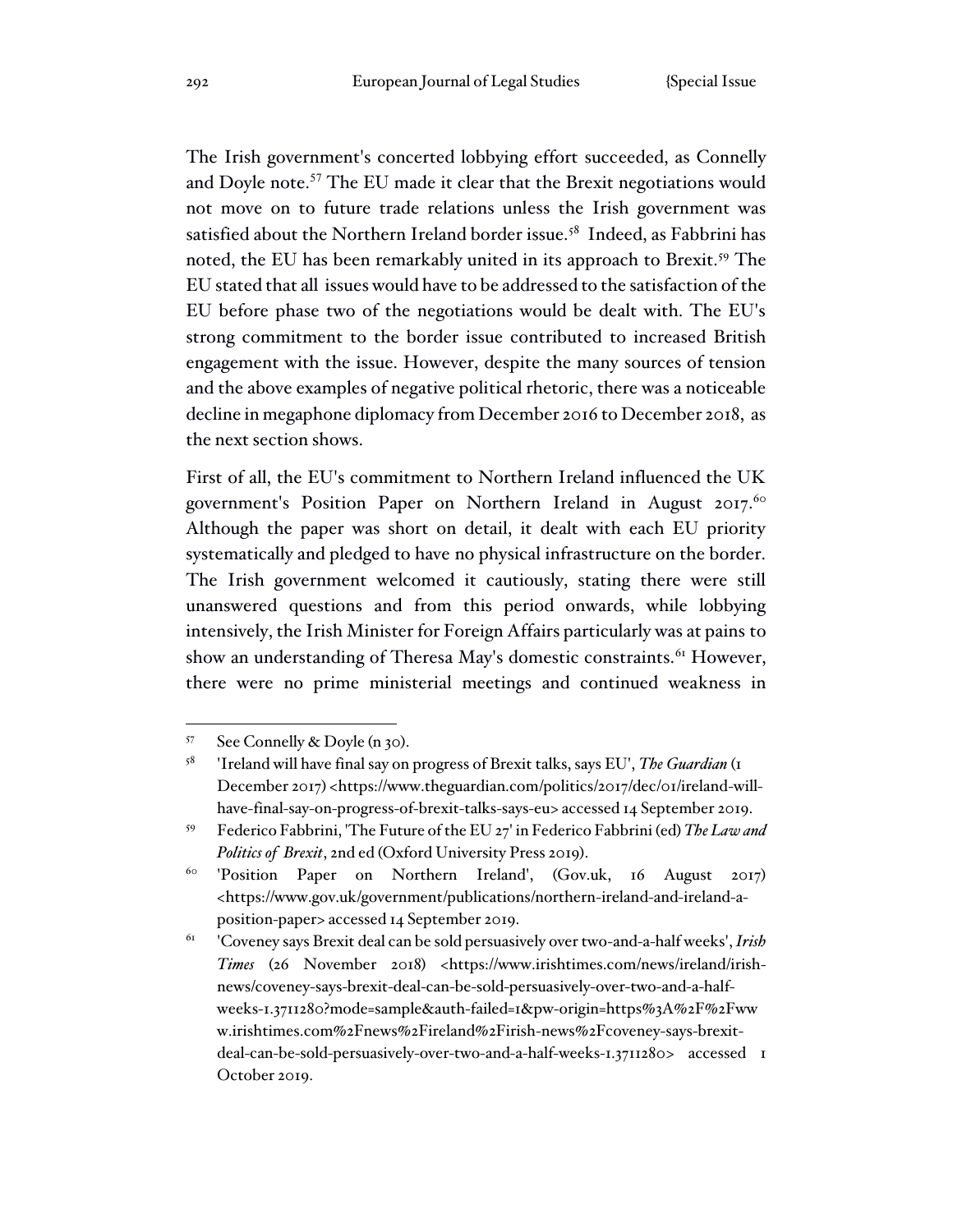developing joined-up high level engagement on the UK side. Moreover the UK government's Florence Speech in September 2017 was regarded in Dublin as a disappointment, as it devoted very little attention to the Northern Ireland issue.<sup>62</sup>

In contrast, in December 2017 a joint report between the EU and UK negotiators was published,<sup>63</sup> following a delay caused by DUP opposition.<sup>64</sup> It included a commitment to a backstop solution to the Irish border if the UK left the customs union and the single market. The solution was that if the UK did leave the customs union and the single market, Northern Ireland would remain aligned to the EU single market rulebook and hence trade freely with Ireland and the rest of the EU. Regulatory alignment would occur to ensure Northern Irish goods were subject to EU quality standards. The December 2017 joint report was welcomed by the Irish government and its key provisions were included in the final draft Withdrawal Agreement published in November 2018.<sup>65</sup>

The interim period from December 2017 to November 2018 was characteristically volatile, but in general saw a marked decline in negative rhetoric from the Irish governments. This was despite the particularly stressful European Council summit in Salzburg in September 2018, when Theresa May gave a stark uncompromising speech in response to the EU rejecting the UK government's White Paper – the Chequers Plan.<sup>66</sup> In

<sup>&</sup>lt;sup>62</sup> Etain Tannam, 'Theresa May's Florence speech and Northern Ireland: subtle change?' LSE Brexit Blog (29 September 2017) <https://blogs.lse.ac.uk/ brexit/2017/09/29/is-the-negative-tide-of-british-irish-relations-receding/> accessed 14 September 2019.

<sup>&</sup>lt;sup>63</sup> European Commission, Joint Report (8 December 2017), available at <https://ec.europa.eu/commission/sites/beta-political/files/joint\_report.pdf>.

<sup>64</sup> Tony Connelly, *Brexit and Ireland: the dangers, the opportunities and the inside story of the Irish response* (Penguin 2017).

<sup>65</sup> 'Draft Agreement on the withdrawal of the United Kingdom of Great Britain and Northern Ireland from the European Union and the European Atomic Energy Community, as agreed at negotiators' level' (14 November 2018), available at <https://ec.europa.eu/commission/sites/beta-political/files/draft\_withdrawal\_ agreement\_0.pdf>.

<sup>66</sup> *Policy Paper The future relationship between the United Kingdom and the European Union*, (Gov.uk, 17 July 2018) <https://www.gov.uk/government/publications/the-future-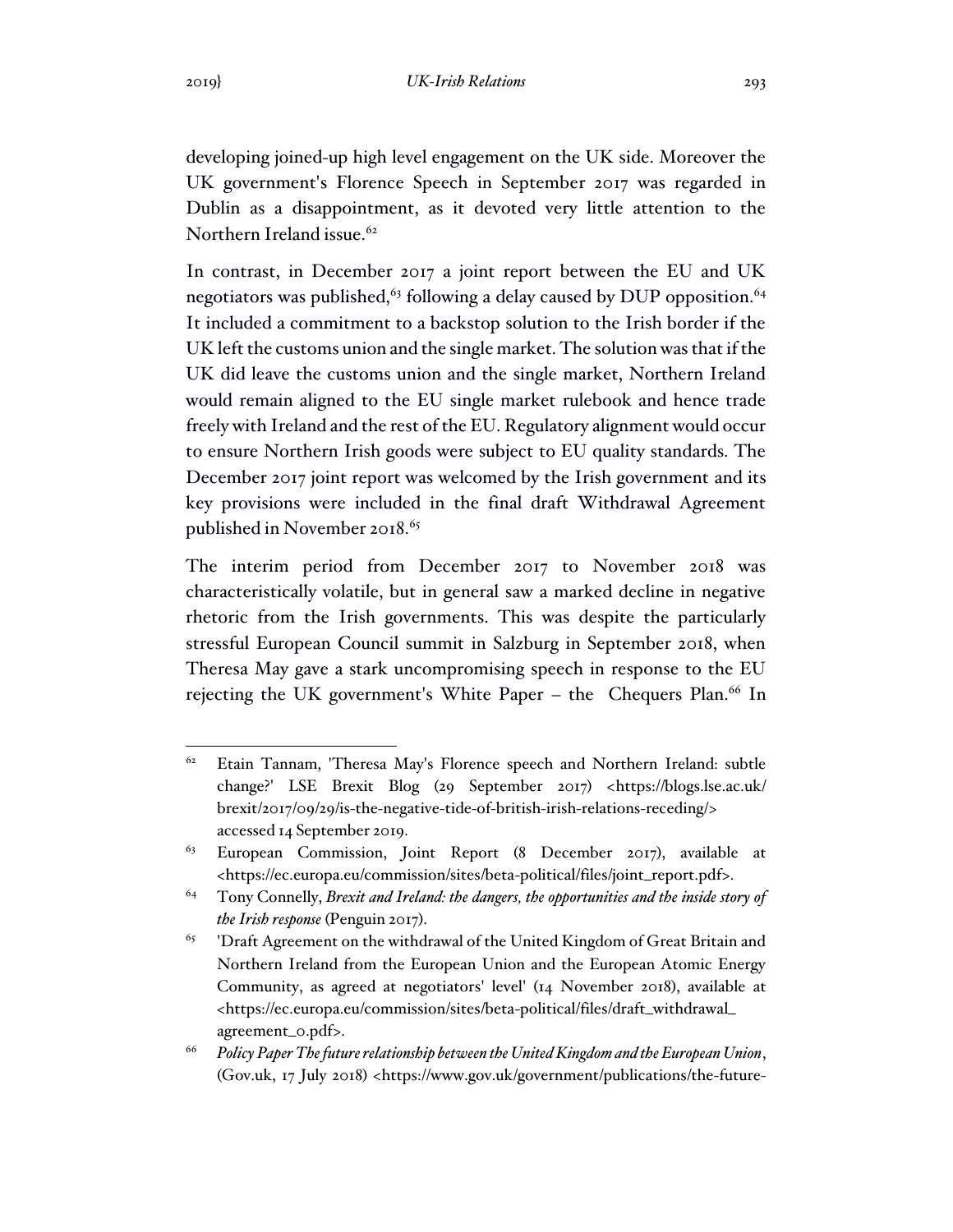addition, the Irish Tánaiste Simon Coveney explicitly emphasised that 'the challenges of these Brexit negotiations should never be twisted into tools for a constitutional agenda for Northern Ireland,'<sup>67</sup> thereby rejecting using unification as a political football.

In November 2018, the Withdrawal Agreement between the UK and the EU was finally announced amid moving responses from both Leo Varadkar and Simon Coveney. The former stated that 'I want to acknowledge Prime Minister May's integrity in honouring her promise to protect the Peace Process and the Good Friday Agreement. And her commitment to avoid a hard border. She has been true to her word'.<sup>68</sup>

Yet, the period of relief was short-lived, as immediately the Irish government's success in EU bargaining was met with wrath by Brexiteers.<sup>69</sup> In February 2019, continuing disarray in the UK parliament's ratification process led to Theresa May supporting the Brady Amendment.<sup>70</sup> This called for the removal of the backstop form the Withdrawal Agreement, thus reneging on the Withdrawal deal she herself had agreed with the EU in November 2018. Her apparent reneging on the Withdrawal Agreement led to hard-line rhetoric once more from both Simon Coveney and Leo Varadkar.

Theresa May requested that she meet with Leo Varadkar in Dublin on 8 February 2019, following her meeting in Brussels the day before, and reports stated that the meeting was cordial and useful.<sup>71</sup> An extension of the UK exit

relationship-between-the-united-kingdom-and-the-european-union> accessed 14 September 2019.

<sup>&</sup>lt;sup>67</sup> Simon Coveney, 'Tanaiste's Speech at the British-Irish Association Conference', (Oxford, 8 September 2018) Department of Foreign Affairs and Trade.

<sup>68</sup> 'Statement by Taoiseach Leo Varadkar on Withdrawal Agreement', (MerrionStreet.ie, 14 November 2018) <https://merrionstreet.ie/en/News-Room/News/Statement\_by\_Taoiseach\_Leo\_Varadkar\_on\_Withdrawal\_Agreem ent.html> accessed 14 September 2019.

<sup>&</sup>lt;sup>69</sup> See Federico Fabbrini in this Special Issue.

<sup>70</sup> House of Commons Order Paper No.240: Part 1, 21, 29 January 2019.

<sup>71</sup> Kevin Doyle, 'No breakthrough' on Brexit deal as Varadkar and May meet in Dublin', Irish Independent (8 February 2019) <https://www.independent.ie/irishnews/no-breakthrough-on-brexit-deal-as-varadkar-and-may-meet-in-dublin-37798007.html> accessed 14 September 2019.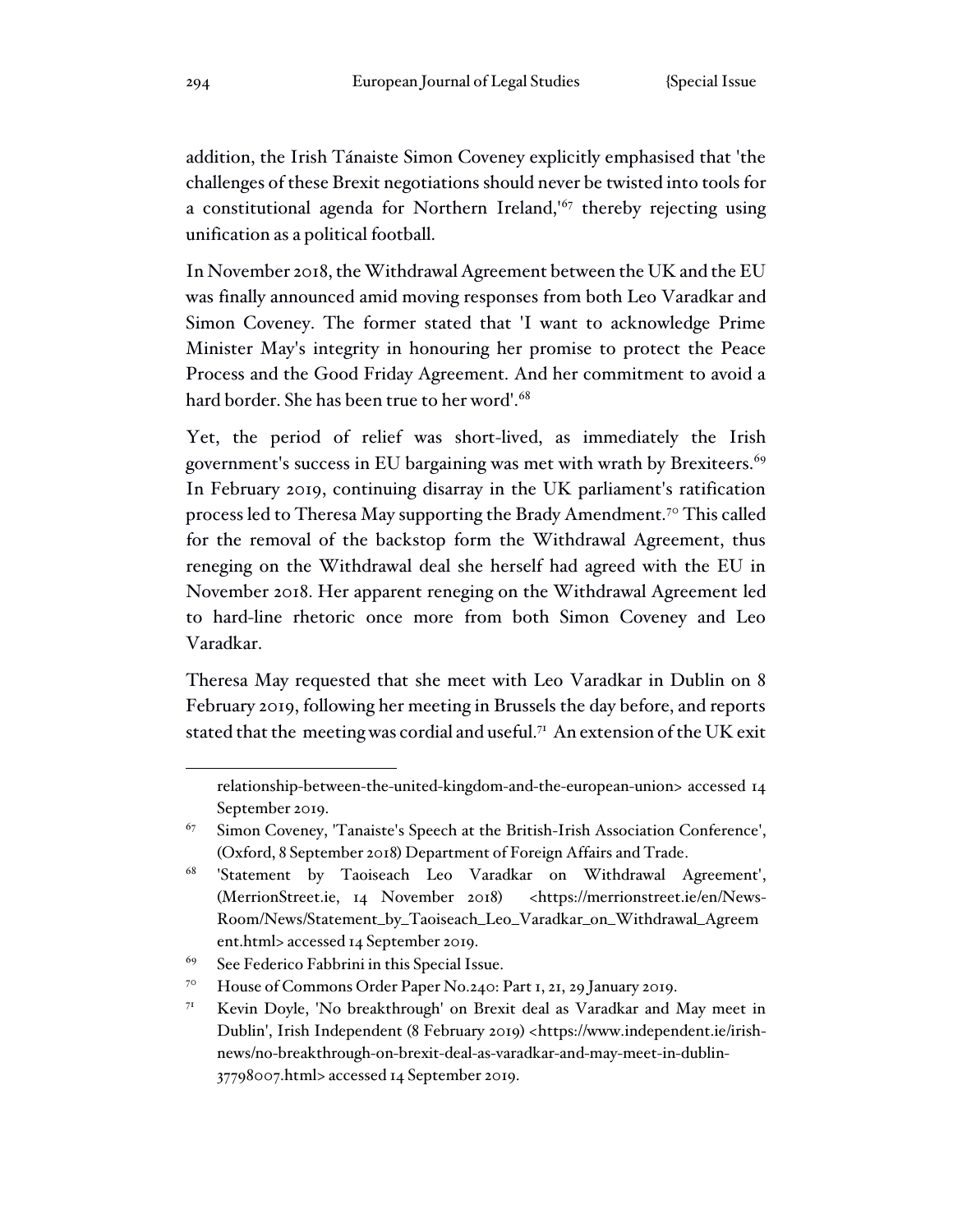date to October 31 2019 was granted by the EU. The hope was that revision of the EU's interpretive statement or political declaration on the future trading relationship would occur and revision of the political declaration was mentioned by one Irish politician in the ruling party Fine Gael.<sup>72</sup>

However, Theresa May announced her resignation on May 24 2019,<sup>73</sup> with Boris Johnson taking over as Prime Minister in July 2019. As such, divisions in the UK will continue, as shown by the success of the UK Brexit Party in the EP elections in May 2019.

#### V. THE FUTURE OF THE BRITISH-IRISH RELATIONSHIP

The above overview of trends in the British-Irish relationship since 2016 leads to some observations about the relationship during the Brexit era and also some prescriptions for its future management. Brexit has clearly cast a deep cloud over the British-Irish relationship. Relations have not been as tense since the early 1980s and political rhetoric that had vanished by the 1990s re-emerged. The joined-up thinking and mutual problem-solving that typified the peace process and began in the mid-1980s were not evident. There were no joint statements by both governments and very few joint press conferences after meetings. Indeed, there were very few meetings between both Prime Ministers given the magnitude of the Brexit crisis. The core questions are whether the relationship has been irreparably damaged and how best to manage the relationship after the UK has left the EU.

The escalation in tensions at various times since summer 2016 has been a source of surprise for seasoned observers of the relationship. The speed with which apparently deep cooperation regressed was startling. While the above section has highlighted that both governments attempted to manage the relationship diplomatically and hard-line language was only used for strategic

<sup>72</sup> Neale Richmond, RTE Prime Time (12 March 2019), available at <https://www.rte.ie/player/series/prime-time/SI0000000825?epguid=IH000368 177> accessed 14 September 2019.

<sup>73</sup> Denis Staunton, 'May Defiantly Defended Record Before Her Voice Began To Crack', *Irish Times* (25 May 2019) <https://www.irishtimes.com/news/world/uk/ defiance-as-may-defends-record-before-her-voice-begins-to-crack-1.3903650> accessed 8 October 2019.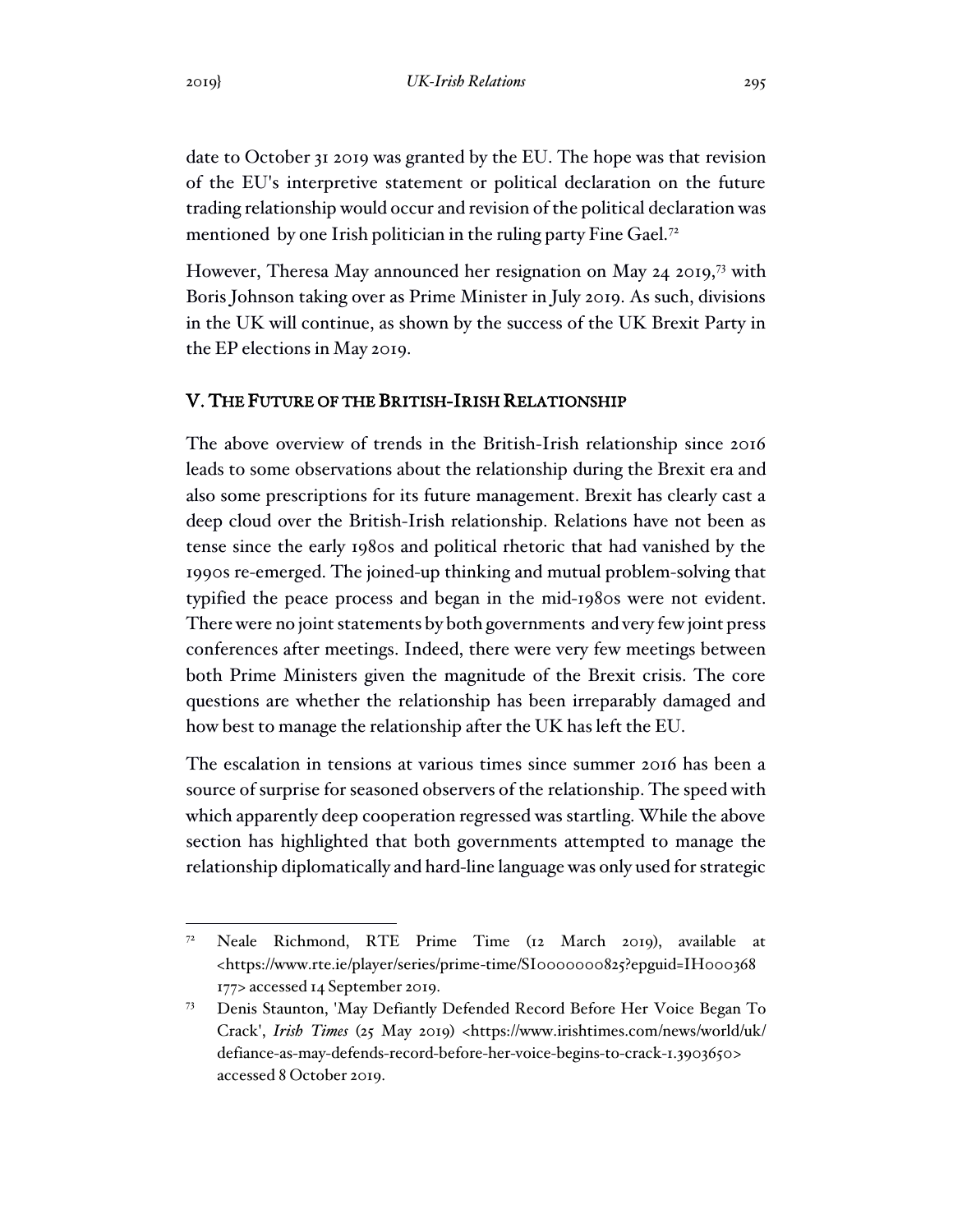reasons, there has been a clear departure from the cooperative intergovernmentalism that began in the mid-1980s.

Specifically, the British-Irish Intergovernmental Conference did not meet regularly in the ten years before the Brexit referendum. This weakness is partially explained by a reduction in the number of non-devolved policy areas in Northern Ireland following the 2006 St Andrews Agreement.<sup>74</sup> However, it also reflected a deeper weakness in implementing the Good Friday Agreement that stemmed from both governments placing less priority on Northern Ireland. Although the peace process 'brought a new British-Irish rhetoric of "best friends" […] the informal British-Irish mode of implementing the Agreement […] was dependent on the states' prioritisation of Northern Ireland. After 2010 this weakened.'<sup>75</sup> Given its sensitivity for unionists, the failure to meet regularly in a routine way made it far harder to resurrect it post-2016. Yet it was the obvious institution for both governments to discuss Brexit's challenges.

The British-Irish Council did meet regularly. Indeed by 2017 it had met 29 times and had produced 'a formidable volume of useful reports'<sup>76</sup> on policy areas of common interest. However, its 'precise value is unclear.'<sup>77</sup> It is purely consultative and no UK Prime Minister has attended its meetings since Tony Blair.<sup>78</sup> Indicative of the greater attention paid to Northern Ireland by Irish governments, all Irish Taoisigh have attended the British-Irish Council meetings since its creation.

The Brexit era has shown that British-Irish cooperation was not as embedded as previously assumed. In fact, it highlighted that although the Belfast/Good

<sup>74</sup> John Coakley, 'British-Irish Institutional Structures: towards a new relationship' (2014) 29(1) Irish Political Studies 81.

<sup>75</sup> Jennifer Todd, 'The Vulnerability of the Northern Ireland Settlement: British-Irish Relations, Political Crisis and Brexit' (2015) 40(2) Etudes irlandaises 4.

<sup>76</sup> John Coakley 'The British-Irish Relationship in the 21st Century' in Tannam (ed*) Beyond the Good Friday Agreement: in the midst of Brexit (*London Routledge 2018) 97.

<sup>77</sup> Mary C Murphy, *Europe and Northern Ireland's Future: negotiating Brexit's Unique Case* (Agenda 2018) 107.

<sup>78</sup> Etain Tannam, 'Intergovernmental and Cross-Border Cooperation: the Good Friday Agreement and Brexit', in Tannam (ed*) Beyond the Good Friday Agreement: in the midst of Brexit (*London Routledge 2018) 27.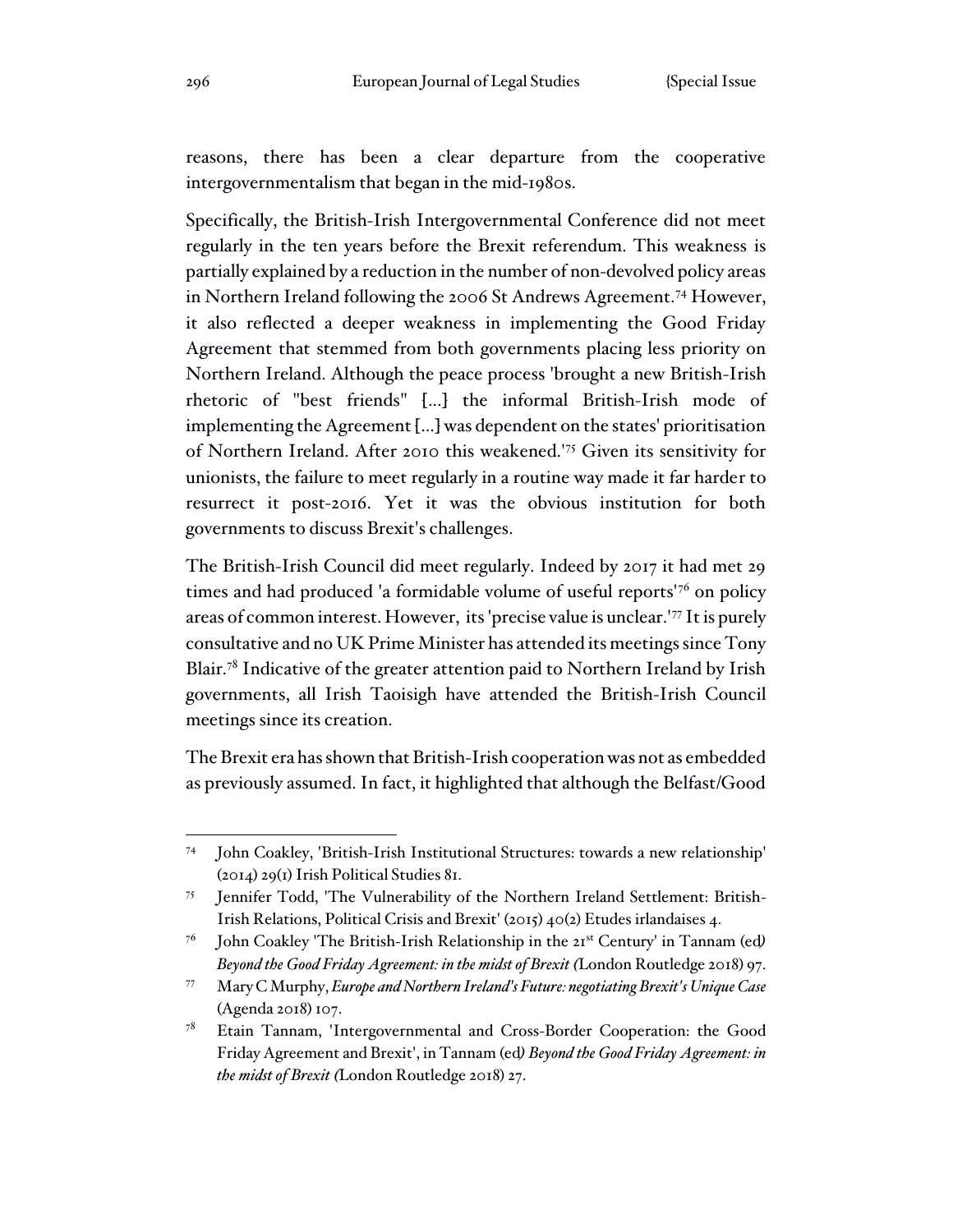Friday Agreement and its accompanying British-Irish Agreement are international treaties, there was no obligation that the British-Irish Intergovernmental Conference would meet regularly. There was a set schedule for meetings of the North South Ministerial Council, subject to Strand 1 institutions being in place, and there was also a set schedule for the British-Irish Council. However, there was no legally binding schedule for British-Irish Intergovernmental Conference meetings. The frequency of meetings is therefore a function of political will and given potentially 'grave clashes of interest' between the British and Irish sides, there is potential for deterioration in the relationship as the Brexit negotiations proceed.<sup>79</sup> These clashes of interest are also likely after the Brexit era, given the UK's absence from the EU.

Although not directly related to Brexit, a stark warning of the need for legally binding agreements occurred in June 2019 when the Scottish government called for the Irish government to call on Irish fishermen fishing off Rockall island to cease fishing immediately within the 12 mile exclusion zone, or face enforcement action.<sup>80</sup> Rockall is between Donegal and Scotland and is by agreement part of UK sovereign territory. However the Irish government claims that Rockall is part of EU fisheries policy giving equal access to both states. In practice the issue was ignored for decades and according to Donegal politicians, Irish fishermen had not increased their fishing activities at Rockall, but the Scottish action highlighted how issues can escalate when contextual conditions alter. $81$ <sup>The SNP-led Scottish government is pro-</sup> remain, but the Scottish fishing community supports Brexit. Arguably the Scottish government behaved in an adversarial manner about Rockall to gain the fishing community's support despite the SNP's remain stance.

In addition, post-Brexit, there will be an obvious temptation for UK governments to lobby Irish governments to influence the EU in the UK's

<sup>79</sup> Coakley (n 76) 99.

<sup>80</sup> 'Fisheries Dispute Breaks out Between Ireland and Scotland', RTE News (8 June 2019) <https://www.rte.ie/news/2019/0607/1054110-fishing-dispute-rockall/> accessed 14 September 2019.

 $81$  There was no reference made by the Scottish government to any connection between the UK withdrawal from the 1964 Fisheries Convention and the Rockall issue.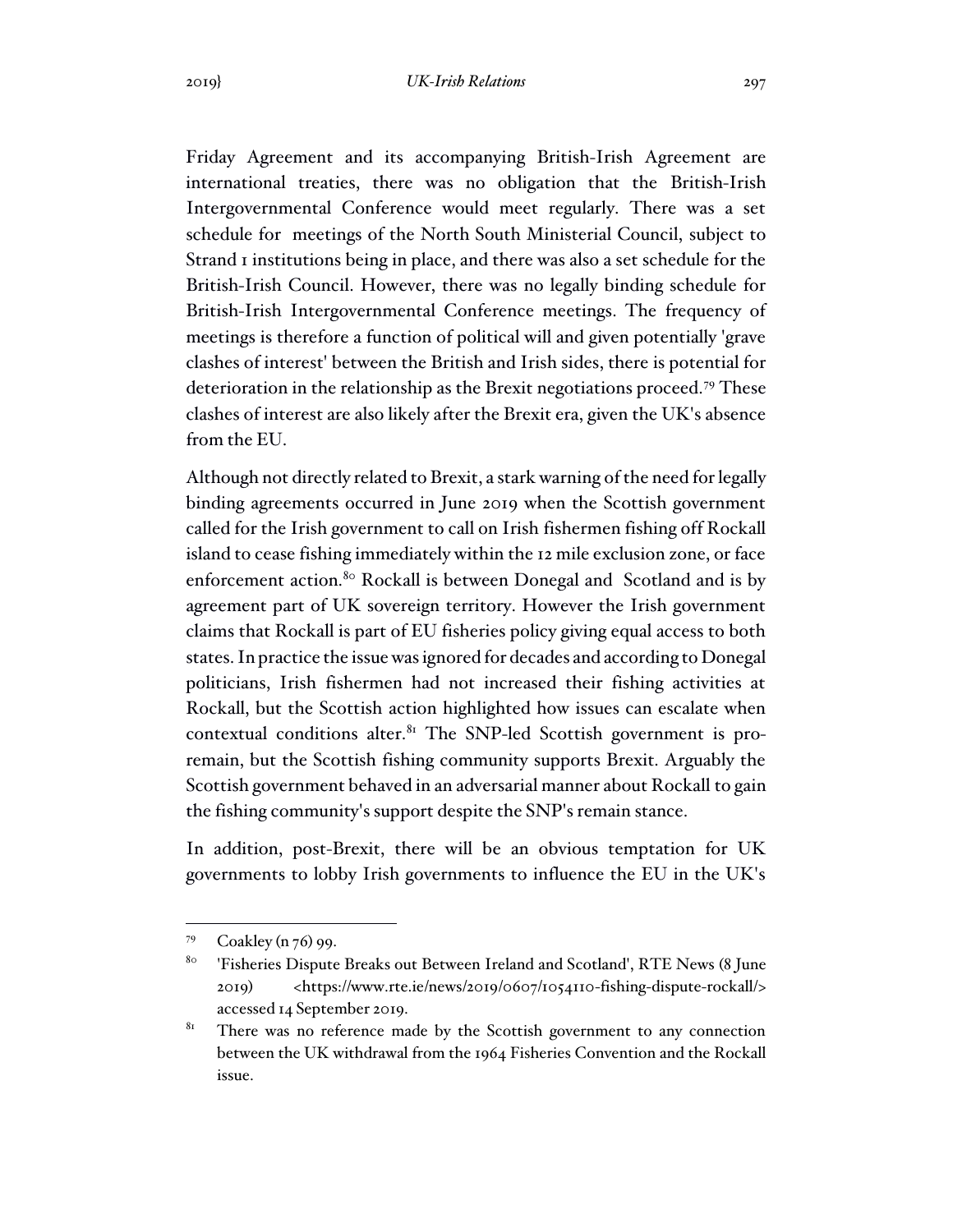favour on specific policy issues, but Irish governments will resist such efforts, potentially causing more tension.

The risks to future relations necessitate a more formalised relationship. A key condition for future British-Irish cooperation is that regular prime ministerial meetings occur and that the Belfast/Good Friday Agreement's institutions are used robustly. Since 2006, Strand 1 received far more attention politically than the other strands of the Belfast/Good Friday Agreement. For many, Strands 2 and 3 were a package deal to placate nationalists who wanted strong cross-border institutions (Strand 2) and Unionists who wanted East-West institutions (Strand 3). However, as this article has shown, the concept of the totality of the relationship and John Hume's strategy emphasised all three strands working in tandem. Indeed, the peace process and the success of Strand 1 rested on close British-Irish cooperation.

As table 1 shows, Theresa May and Leo Vardakar met nearly every month from February 2018 to February 2019. However, it is equally evident that if the EU had not prioritised the Northern Irish issue, it would have been far more difficult to engage the UK Prime Minister's attention.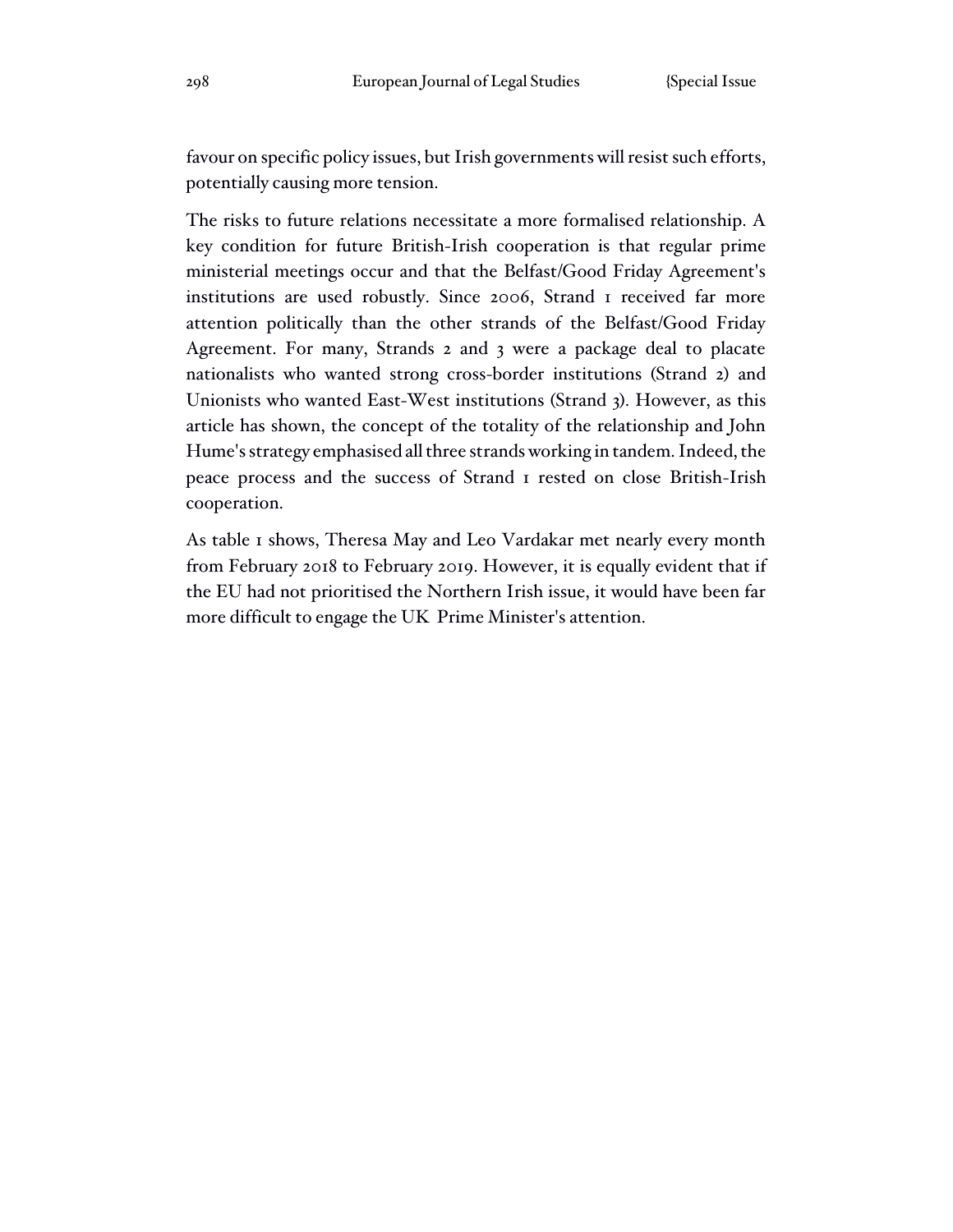# Table 1. Meetings between Theresa May and Leo Varadkar, February 2018-February 2019**<sup>82</sup>**

| February 2018    |                                                                                                    |  |
|------------------|----------------------------------------------------------------------------------------------------|--|
| $I2^{th}$        | Meeting with PM May, Stormont House, Belfast                                                       |  |
| March 2018       |                                                                                                    |  |
| $22^{nd} - 23rd$ | March European Council - Taoiseach meets with PM<br>May in margins.                                |  |
| May 2018         |                                                                                                    |  |
| $I7^{th}$        | Taoiseach met with PM May in the margins of the EU-<br>Western Balkans Summit in Sofia.            |  |
| June 2018        |                                                                                                    |  |
| 28 <sup>th</sup> | Taoiseach met with PM May at European Council                                                      |  |
| September 2018   |                                                                                                    |  |
| $20^{th}$        | Taoiseach and MoS EU McEntee meet with PM May<br>(Informal European Council, Salzburg)             |  |
| October 2018     |                                                                                                    |  |
| $I7^{th}$        | Taoiseach meets bilaterally with PM May in margins of<br>European Council                          |  |
| November 2018    |                                                                                                    |  |
| $25^{\text{th}}$ | Taoiseach spoke briefly with PM May on the margins at<br>Special European Council meeting (Art 50) |  |
| December 2018    |                                                                                                    |  |
| $I3^{th}$        | Taoiseach met with PM May at European Council                                                      |  |
| February 2019    |                                                                                                    |  |
| 8 <sup>th</sup>  | Taoiseach met with PM May in Farmleigh House                                                       |  |
| $25^{\text{th}}$ | Taoiseach met with PM May at Arab-EU Summit                                                        |  |

 $82$  Source: Department of Taoiseach, Dublin.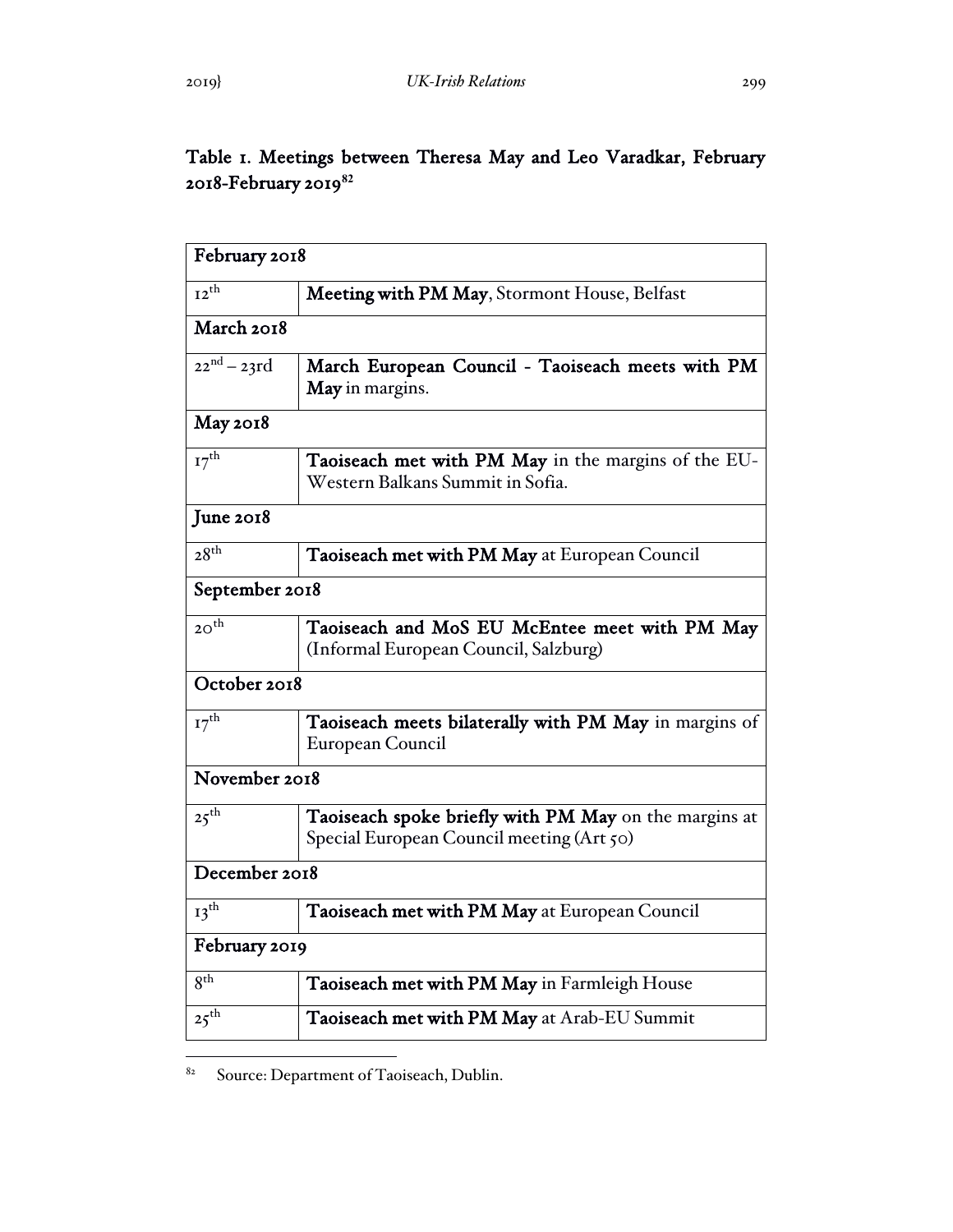The voluntary basis to the British-Irish Intergovernmental Conference is at odds with the EU model of cooperation so espoused by John Hume and oftcited after the Belfast/Good Friday Agreement was signed. Specifically, the European Council – representing EU Heads of State and Government and analogous to the British-Irish Intergovernmental Conference – is obliged to meet at least every six months under Article 15(3) of the Treaty on European Union, and in fact practically meets almost every other month. According to institutionalist logic and John Hume's strategy, the decline in communication after June 2016 and the resurrection of tension in the British-Irish relationship require institutionalised formalised meetings. Therefore, as a minimum requirement for helping to ensure future British-Irish cooperation, the British-Irish Intergovernmental Conference should be legally obliged to meet at regular intervals.

More robust use of the Belfast/Good Friday Agreement's bilateral institutions, while a necessary condition for future cooperation, is not necessarily sufficient. The EU's dense institutional framework and extensive policy competence implies that a multi-layered institutional framework is needed for British-Irish cooperation to continue and deepen. Therefore, as well as greater use of the Agreement's bilateral institutions, and agreements related to areas of common British-Irish concern, for example the CTA, energy and infrastructure, provided they do not encroach on EU policy competence, would help emulate the EU's policy framework.

Although a Strand 2 cross-border institution, the North South Ministerial Council provides a template for organising sectoral cross-border meetings. Six cross-border bodies were created, following unionist pressure to minimise the number of bodies created: the Trade and Business Development Body (Intertrade Ireland), Waterways Ireland, the Food Safety Body (Safefood), Foyle, Carlingford and the Irish Lights Commission, The Language Body, and the Special EU Programmes Body (SEUPB).<sup>83</sup> In addition, six areas of cooperation, without joint bodies, were identified: 1) Agriculture: Common Agricultural Policy issues, Animal and Plant Health

<sup>83</sup> NSMC, 'North South Implementation Bodies' (2016) <https://www.north southministerialcouncil.org/content/north-south-implementation-bodies)>.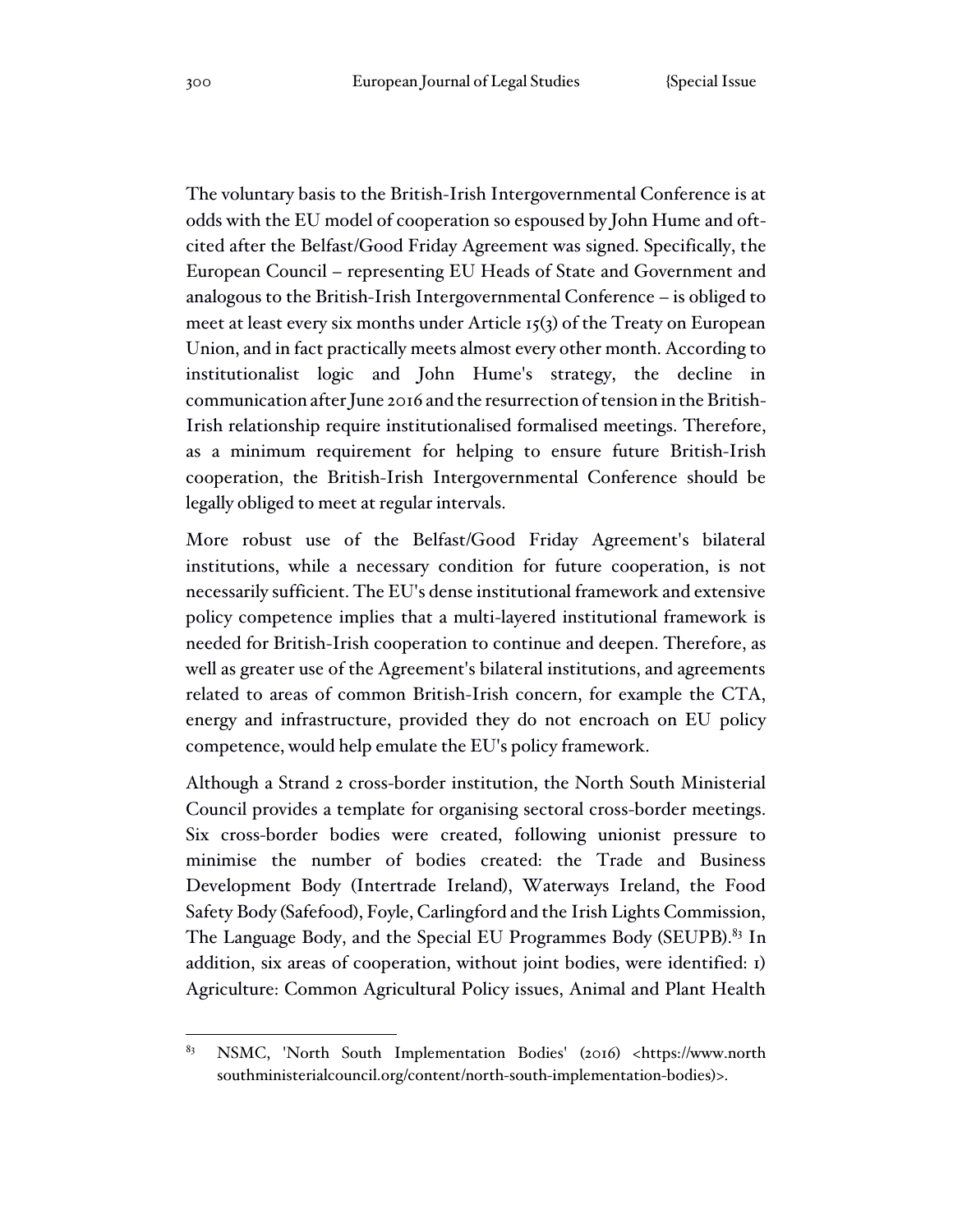Policy and Research Rural Development; 2) Education: Education for children with special needs, educational under-achievement, teacher qualifications and school, youth and teacher exchanges; 3) Environment: Environment protection, pollution, water quality management and waste management in a cross-border content; 4) Health: Accident and emergency planning, co-operation on high technology equipment, cancer research and health promotion; 5) Tourism including Tourism Ireland: The promotion of the island of Ireland overseas as a tourist destination via the establishment of a new company, known as Tourism Ireland; and 6) Transport: Cooperation on a strategic road and rail infrastructure and public transport <sup>84</sup>

Before the creation of the NSMC, administrative cooperation between officials was patchy. Indeed there were conflicts of interest between many departments, north and south of the border. However, gradually after the establishment of the NSMC, cooperation flourished, despite the many problems caused by the collapsed Executive and by unionist suspicion of cross-border cooperation. Although policy dynamism did not develop for Northern Irish political reasons, contacts between civil servants were reported in some sectors to be strong, for example in agriculture. Table 2 shows the web of cooperation across the civil service caused by preparation for NSMC sectoral meetings.

<sup>84</sup> NSMC, 'Areas of cooperation' (2016) <https://www.northsouthministerial council.org/areas-of-cooperation)>.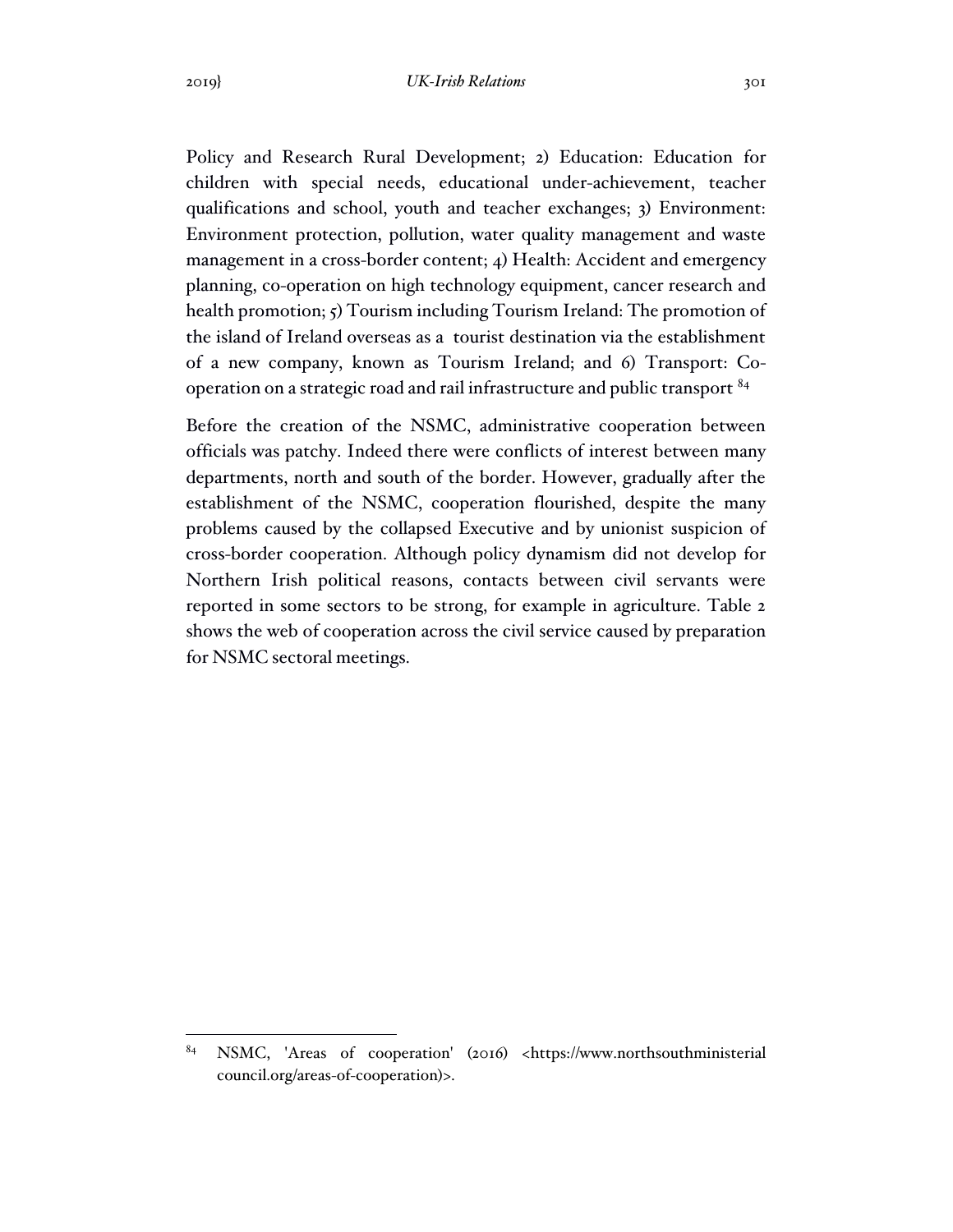



A series of bilateral sectoral agreements in areas of common concern, obliging officials and ministers to meet regularly, could emulate the NSMC idea, without necessitating a coordinating institution.

It is likely that both governments will support increased legalisation of current arrangements. Indeed, Simon Coveney stated that the British-Irish Intergovernmental Conference in July 2018 'will take forward proposals for future East-West cooperation […] this should be comprehensive across all policy areas of shared concern and should culminate in meetings at the highest political levels'.<sup>86</sup> Similarly, Theresa May stated that

we already have the British-Irish Intergovernmental Conference and regular Summits between UK and Irish politicians. But as we leave the European

<sup>85</sup> Source: Etain Tannam, *British-Irish Relations in the 21st Century* (Oxford University Press, forthcoming).

 $86$  Coveney (n 67).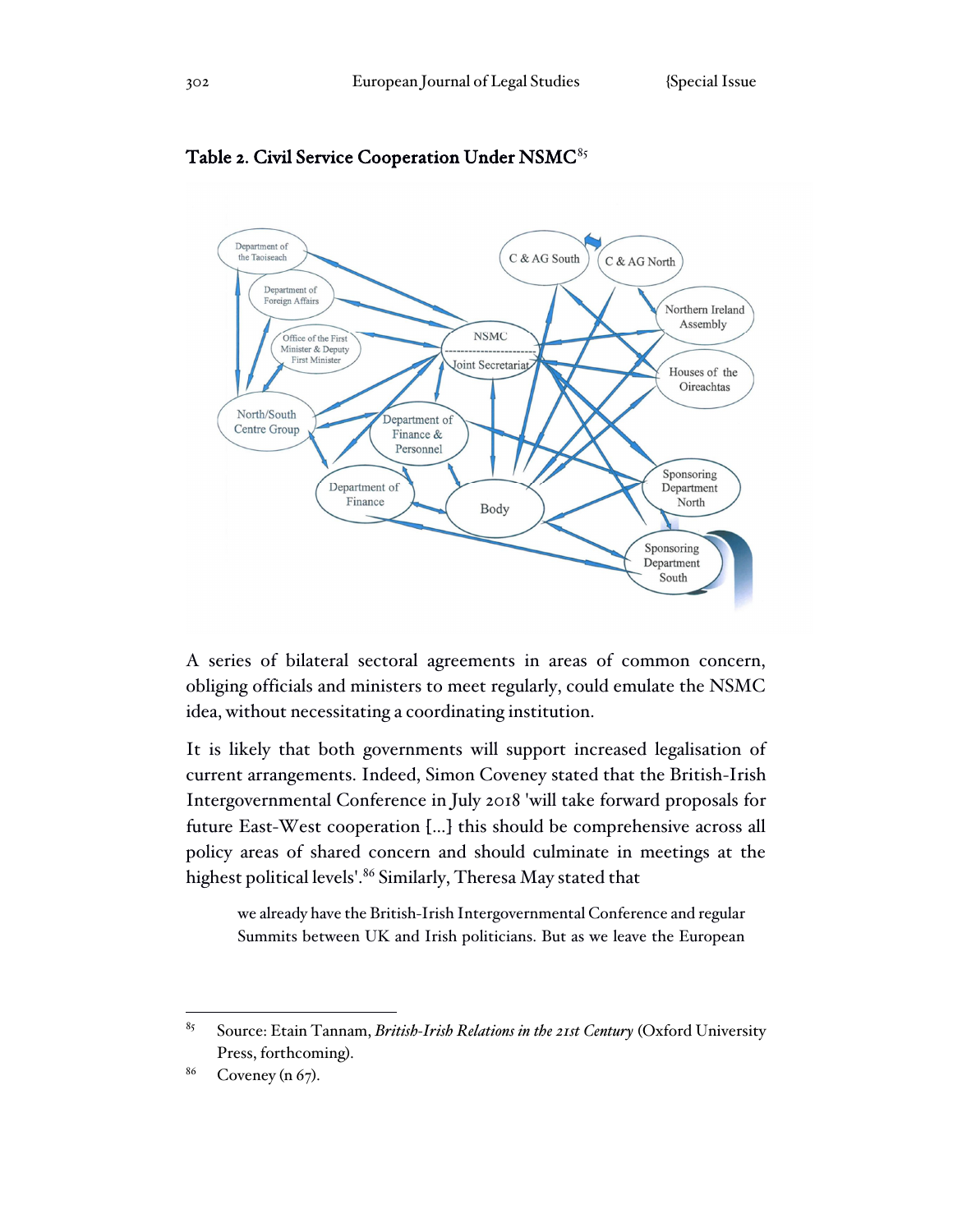Union, we will need to establish new ways of coming together to develop further our unique relationship.<sup>87</sup>

Clearly, bilateral policy agreements could be established under the British-Irish Intergovernmental Conference framework. Moreover in May 2019 both governments signed a Memorandum of Understanding to codify the  $CTA.$ <sup>88</sup>

Overall, cooperation necessitates a multi-pronged institutional approach to ensure that, at any given time, various civil servants and ministers from both jurisdictions are in both formal and informal contact. Thus, fuller use of the British-Irish Intergovernmental Conference and the British-Irish Council, as well as policy-based bilateral agreements stemming from the British-Irish Intergovernmental Conference would attempt to partially fill the gap left by the UK's departure from the EU.

# VI. CONCLUSION

The future path of the British-Irish relationship is paved with many risks and the optimism of the pre-Brexit era has waned. The period from 2016 to 2019 showed how quickly the habit of cooperation can be reversed, but it also showed how aware senior officials and diplomats are of the need to manage the relationship. In particular the Irish government during this period stepped back from using Irish unification as a political football and Irish diplomats lobbied intensively to ensure that greater attention was paid by the UK government to both Northern Ireland and to the Irish government. Over time, the UK government responded, albeit under pressure from the EU also.

Despite the tensions, both governments are aware that the relationship cannot be taken for granted and, as this article has noted, recently both the UK Prime Minister and the Irish Minister for Foreign Affairs have referred

<sup>87</sup> Theresa May, 'PM Speech in Belfast' *(*Gov.uk, 5 February 2019) <https://www.gov.uk/government/speeches/pm-speech-in-belfast-5-february-2019> accessed 14 September 2019.

<sup>88</sup> Denis Staunton, 'British and Irish Governments Sign Common Travel Area agreement', *Irish Times* (8 May 2019) <https://www.irishtimes.com/ news/politics/britain-and-ireland-to-sign-common-travel-area-deal-1.3884176> accessed 8 October 2019.